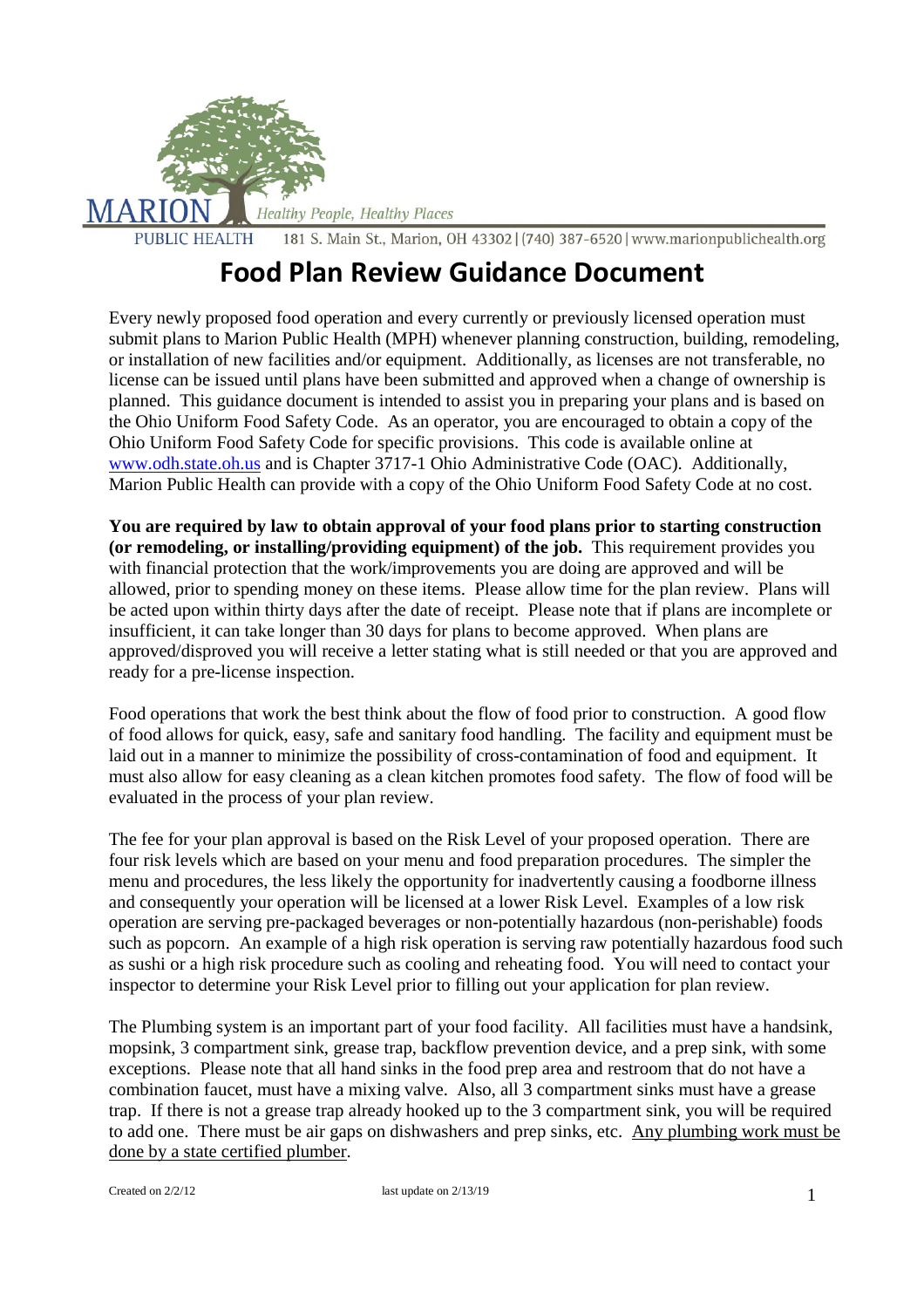Prior to a Food Service Operation or Retail Food Establishment License being issued, you will be required to provide copies of inspections/approvals from other agencies as follows:

- 1. If your building is not connected to a public water supply, you will need to provide approval of your transient public water system from the Ohio Environmental Protection Agency, Division of Drinking and Ground Water.
- 2. If your building is not tapped into a public sewer system, you will need to provide approval of your sewage treatment disposal system from the Ohio Environmental Protection Agency, Division of Surface Water.
- 3. You must provide any other inspections/approvals as required by the Marion Public Health Department (such as high pressure plumbing, etc.)
- 4. Verification of Level I and Level II food training. Any new facility (Risk Level I, II, III, and IV) opening after March 1, 2010 will need to have at least one person-in-charge certified in food protection training at all times of operation.

As of March 1, 2017 each risk level III and risk level IV food service operation and retail food establishment will be required to have one employee, who has supervisory and management responsibility and the authority to direct and control food preparation and service, with the level two certificate.

You must have your plans approved, fees paid, and pass a pre-licensing inspection prior to issuance of your Food Service Operation or Retail Food Establishment License. Please note that the Marion Public Health may place restrictions or conditions on a license. At the pre-licensing inspection, your facility must be in operable condition. Food is not required on the premises, however hot and cold holding equipment must be operating. If you have any questions, please contact Marion Public Health at (740) 387-6520.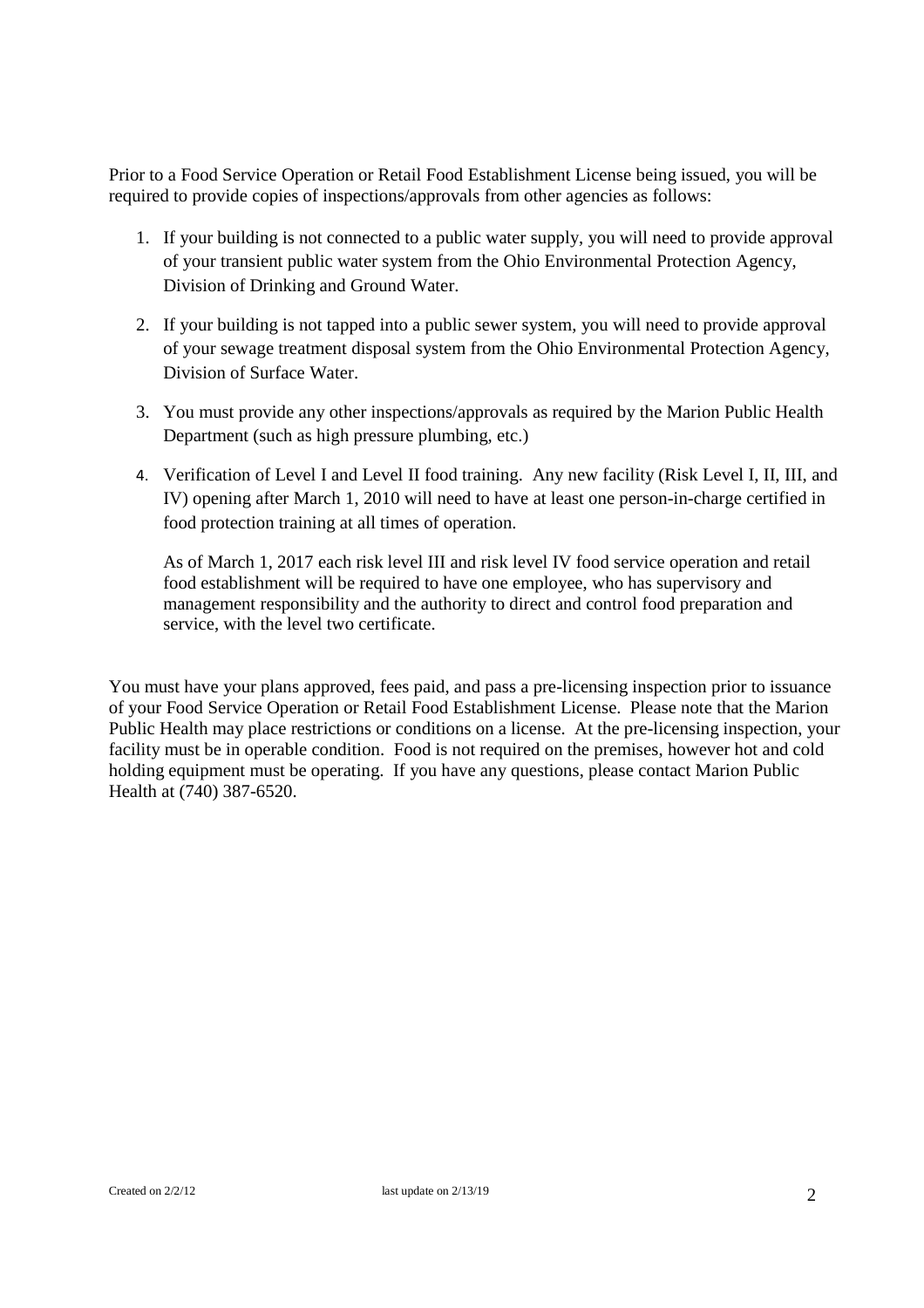# **Please note: This application must be fully completed, with all questions answered and submitted with the plans and plan review fee paid before the review will be initiated.** Date:\_\_\_\_\_\_\_\_\_\_\_\_\_ Food Facility Plan Review Application New Remodel Name of Establishment: Category: Restaurant Linstitution Daycare Retail Market Other Address: Phone # at address (if available):\_\_\_\_\_\_\_\_\_\_\_\_\_\_\_\_\_\_\_\_\_\_\_\_\_\_\_\_\_\_\_\_\_\_\_\_\_\_\_\_\_\_\_\_\_\_\_\_\_\_\_\_\_\_\_\_\_\_ Name of Owner: Mailing Address:\_\_\_\_\_\_\_\_\_\_\_\_\_\_\_\_\_\_\_\_\_\_\_\_\_\_\_\_\_\_\_\_\_\_\_\_\_\_\_\_\_\_\_\_\_\_\_\_\_\_\_\_\_\_\_\_\_\_\_\_\_\_\_\_\_\_\_\_\_\_\_ Telephone: Fax: Fax: Email: Applicant's Name:\_\_\_\_\_\_\_\_\_\_\_\_\_\_\_\_\_\_\_\_\_\_\_\_\_\_\_\_\_\_\_\_\_\_\_\_\_\_\_\_\_\_\_\_\_\_\_\_\_\_\_\_\_\_\_\_\_\_\_\_\_\_\_\_\_\_\_\_\_\_ Title (owner, manager, architect, etc.):\_\_\_\_\_\_\_\_\_\_\_\_\_\_\_\_\_\_\_\_\_\_\_\_\_\_\_\_\_\_\_\_\_\_\_\_\_\_\_\_\_\_\_\_\_\_\_\_\_\_\_\_\_\_ Mailing Address:\_\_\_\_\_\_\_\_\_\_\_\_\_\_\_\_\_\_\_\_\_\_\_\_\_\_\_\_\_\_\_\_\_\_\_\_\_\_\_\_\_\_\_\_\_\_\_\_\_\_\_\_\_\_\_\_\_\_\_\_\_\_\_\_\_\_\_\_\_\_\_ Telephone: Fax: Fax: Email: I have submitted plans/applications to the following authorities on the following dates: \_\_\_\_\_\_\_\_\_\_Zoning \_\_\_\_\_\_\_\_\_\_Ohio EPA **Example 2** Department of Commerce \_\_\_\_\_\_\_\_\_\_Electric \_\_\_\_\_\_\_\_\_\_Engineering \_\_\_\_\_\_\_\_\_\_Fire \_\_\_\_\_\_\_\_\_\_Other **MARION PUBLIC HEALTH Division of Environmental Health Location: 181 S. Main St. Marion, Ohio 43302 Phone: (740) 387-6520 Fax: (740) 383-2251 Web Site: www.marionpublichealth.org**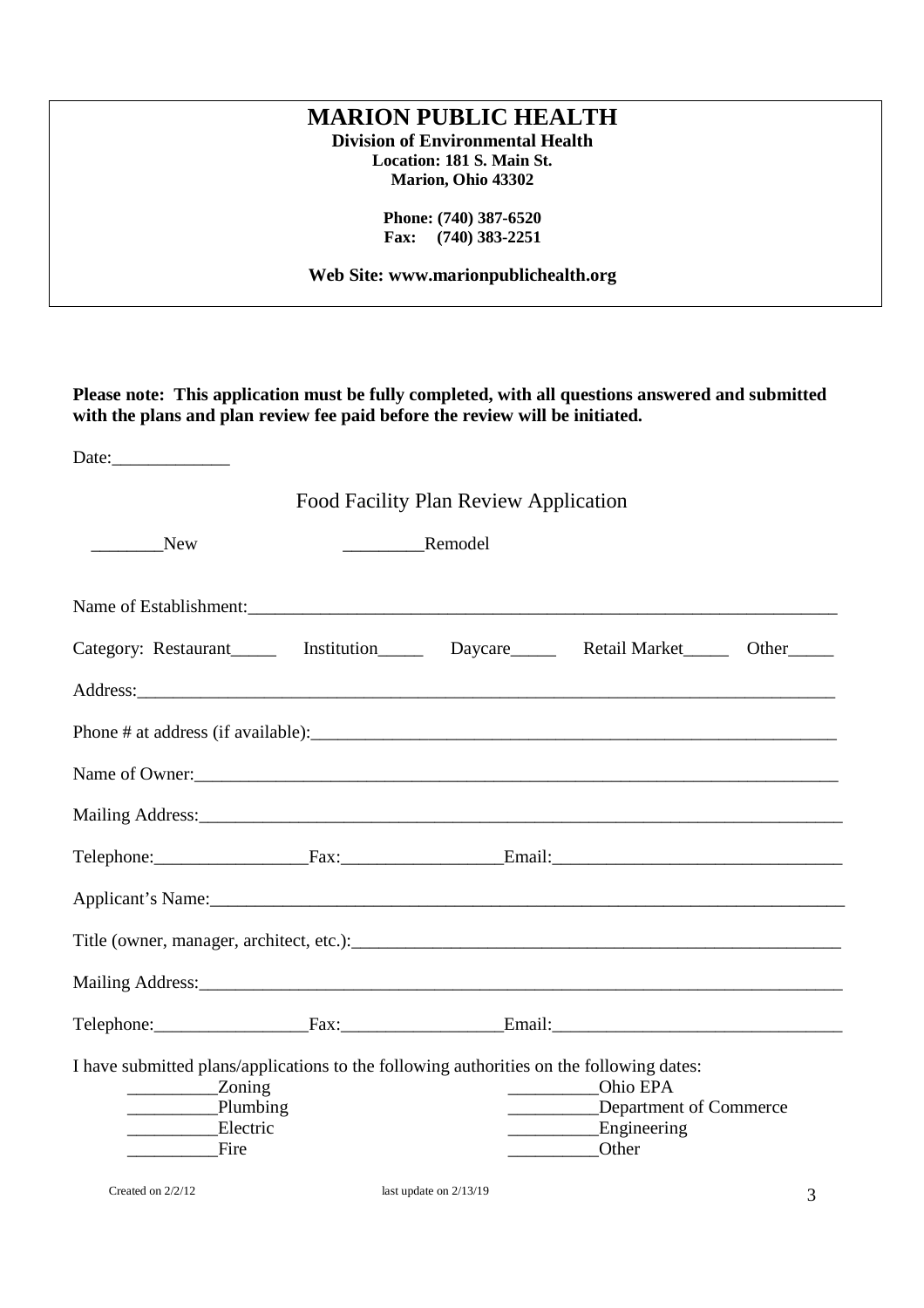| Hours of Operation: Mon__________ Tues___________ Wed__________ Thurs__________ Fri____ | $Sat$ $Sun$    |                          |  |
|-----------------------------------------------------------------------------------------|----------------|--------------------------|--|
| Number of Staff:                                                                        |                |                          |  |
| (Maximum per shift)                                                                     |                |                          |  |
| Total Square Feet of Facility:_____________                                             |                |                          |  |
| Number of Floors on which operations are conducted:                                     |                |                          |  |
|                                                                                         |                |                          |  |
| Projected Date for Start of Project:                                                    |                |                          |  |
| Projected Date for Completion of Project:                                               |                |                          |  |
| Type of Service:                                                                        | Sit Down Meals |                          |  |
| (Check all that apply)                                                                  | Take Out       |                          |  |
|                                                                                         | Caterer        | $\overline{\phantom{a}}$ |  |
|                                                                                         | Mobile Vendor  |                          |  |
|                                                                                         | Other          |                          |  |
|                                                                                         |                |                          |  |

# **Document Checklist**

#### **Please enclose the following documents:**

- \_\_\_\_\_Plan Review Fee (Please check last page of application) (Plan Review will not start until the Fee is paid)
- License Fee (License Fee shall be paid upon approval of the Plan Review)
- \_\_\_\_\_Application
- Proposed Menu (including seasonal, off-site, and banquet menus)
- \_\_\_\_\_A list of building materials and surface finishes to be used **attachment #1**
- An equipment list with equipment manufacturers and model numbers attachment #2
- \_\_\_\_\_Manufacturer Specification Sheets for each piece of equipment shown on the plan
- \_\_\_\_\_Proof of Person In Charge Training for at least one member per shift
- Proof of Manager Certification Training for at least one member of facility (Not needed for Risk I & II)
- \_\_\_\_\_ Private Water Source-written approval or permit
- \_\_\_\_\_ Private Sewage Disposal System-written approval or permit

```
The following 5 Separate Plans will need submitted (all plans drawn to scale, such as 1in=2ft)
```
- \_\_\_\_\_Site Plan showing location of business in building; location of building on site including alleys, streets; and location of any outside equipment (dumpsters, well, septic system-if applicable)
	- \_\_\_\_\_A plan that indicates the entrances and exits
	- Plumbing Plan which includes location, number and types of plumbing fixtures, including all water supply facilities(3 compartment sink, optional dishwash machine, grease trap, mopsink, handsinks, vegetable prep sink, backflow prevention device)
	- \_\_\_\_\_Plan of lighting, both natural and artificial, with foot-candles indicated for critical surfaces \_\_\_\_\_A Floor Plan drawn to scale of food establishment showing location of equipment,
		- plumbing, electrical services, and mechanical ventilation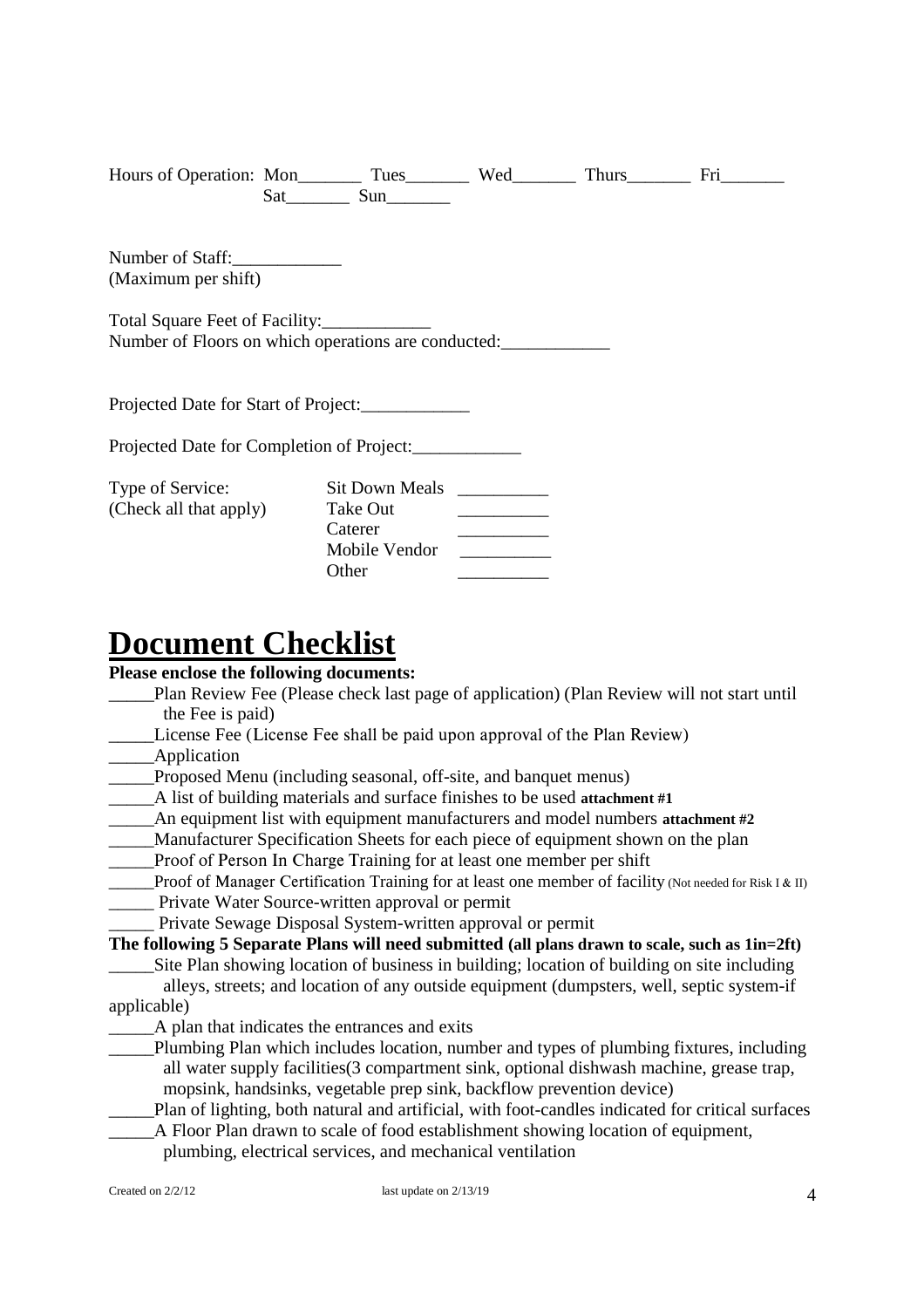#### **Contents and Format of Plans and Specifications**

- 1. Provide plans that are a minimum of 11x14 inches in size including the layout of the floor plan accurately drawn of a minimum of  $\frac{1}{4}$  inch = 1 foot. This is to allow for ease in reading plans.
- 2. Label and locate separate food preparation sinks when the menu dictates to preclude contamination and cross-contamination of raw and ready-to-eat foods.
- 3. Clearly designate adequate handwashing lavatories for each toilet fixture and in the immediate area of food preparation.
- 4. On the plan represent auxiliary areas such as storage rooms, garbage rooms, toilets, basements and/or cellars used for storage or food preparation. Show all features of these rooms as required by this guidance manual.
- 5. Include and provide specifications for:
	- a. Plumbing schedule including location of floor drains, floor sinks, water supply lines, overhead waste-water lines, hot water generating equipment with capacity and recovery rate, backflow prevention, and waste-water line connections;
	- b. Lighting schedule with protectors;
		- A least 110 lux (10 footcandles) at a distance of 75 cm (30 inches) above the floor, in walk-in refrigeration units and dry food storage areas and in other areas and rooms during periods of cleaning;
		- At least 220 lux (20 footcandles):
			- 1. At a surface where food is provided for consumer self-service such as buffets and salad bars or where fresh produce or packaged foods are sold or offered for consumption;
			- 2. Inside equipment such as reach-in and under-counter refrigerators;
			- 3. At a distance of 75cm (30 inches) above the floor in areas used for handwashing, warewashing, and equipment and utensil storage, and in toilet rooms;
		- At least 540 lux (50 footcandles) at a surface where a food employee is working with food or working with utensils or equipment such as knives, slicers, grinders, or saws where employee safety is a factor.
	- c. Food Equipment schedule to include make and model numbers and listing of equipment that is certified or classified for sanitation by an ANSI accredited certification program. Certification can be looked up at http://www.nsf.org/Certified/Food/
	- d. Source of water supply and method of sewage disposal. Provide the location of these facilities and submit evidence that state and local regulations are complied with.
	- e. A mop sink or curbed cleaning facility with facilities for hanging wet mops;
	- f. Garbage can washing area/facility
	- g. Cabinets for storing toxic chemicals
	- h. Dressing rooms, locker areas, employee rest areas, and/or coat rack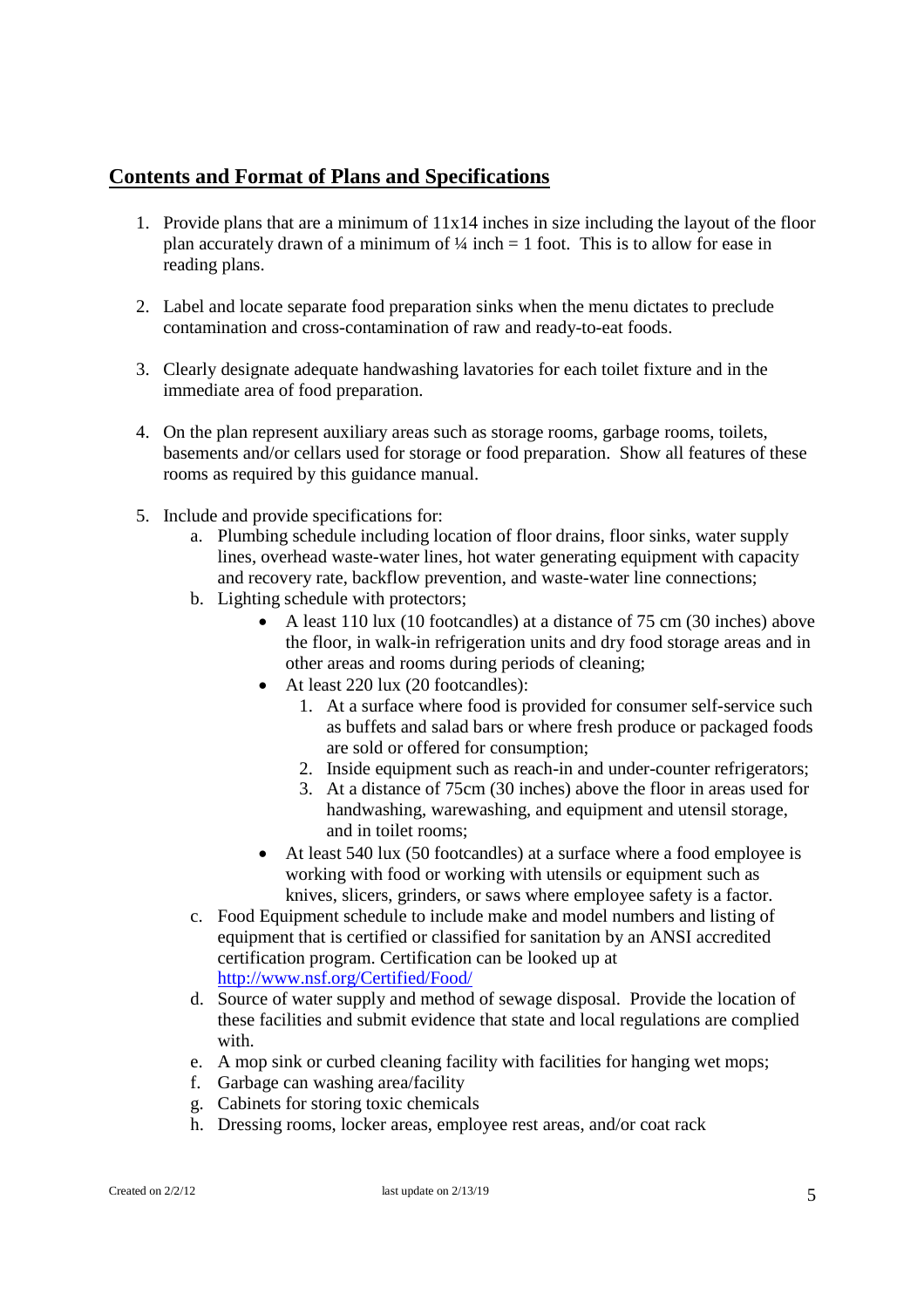#### **PLEASE CIRLCE/ANSWER THE FOLLOWING QUESTIONS**

#### **Food Preparation Review**

Check categories of Potentially Hazardous Foods (PHF's) to be handled, prepared, and served.

| Category                                                                            |  |         |  |
|-------------------------------------------------------------------------------------|--|---------|--|
| 1. Thin meats, poultry, fish, eggs<br>(hamburger; sliced meats; fillets)            |  | $( ) )$ |  |
| 2. Thick meats, whole poultry<br>(roast beef, whole turkey, chickens, hams)         |  | ( ) ( ) |  |
| 3. Cold processed foods<br>(salads, sandwiches, vegetables)                         |  | ( ) ( ) |  |
| 4. Hot processed foods<br>(soups, stews, rice/noodles, gravy, chowders, casseroles) |  | ( ) ( ) |  |
| 5. Bakery goods<br>(pies, custards, cream fillings, & toppings)                     |  | ( ) ( ) |  |

\_\_\_\_\_\_\_\_\_\_\_\_\_\_\_\_\_\_\_\_\_\_\_\_\_\_\_\_\_\_\_\_\_\_\_\_\_\_\_\_\_\_\_\_\_\_\_\_\_\_\_\_\_\_\_\_\_\_\_\_\_\_\_\_\_\_\_\_

#### **FOOD SUPPLIES:**

1. How will Dry Goods be stored off the floor?

## **COLD STORAGE:**

1. Is adequate and approved freezer and refrigeration available to store frozen foods frozen, and refrigerated foods at  $41^{\circ}F(5^{\circ}C)$  and below? YES / NO

\_\_\_\_\_\_\_\_\_\_\_\_\_\_\_\_\_\_\_\_\_\_\_\_\_\_\_\_\_\_\_\_\_\_\_\_\_\_\_\_\_\_\_\_\_\_\_\_\_\_\_\_\_\_\_\_\_\_\_\_\_\_\_\_\_\_\_\_\_\_\_\_\_\_\_\_\_\_

\_\_\_\_\_\_\_\_\_\_\_\_\_\_\_\_\_\_\_\_\_\_\_\_\_\_\_\_\_\_\_\_\_\_\_\_\_\_\_\_\_\_\_\_\_\_\_\_\_\_\_\_\_\_\_\_\_\_\_\_\_\_\_\_\_\_\_\_\_\_\_\_\_\_\_\_\_\_

2. Will raw meats, poultry, and seafood be stored in the same refrigerators and freezers with cooked/ready-to-eat foods? YES / NO

If YES, how will cross-contamination be prevented?

3. Is there a bulk ice machine available? YES / NO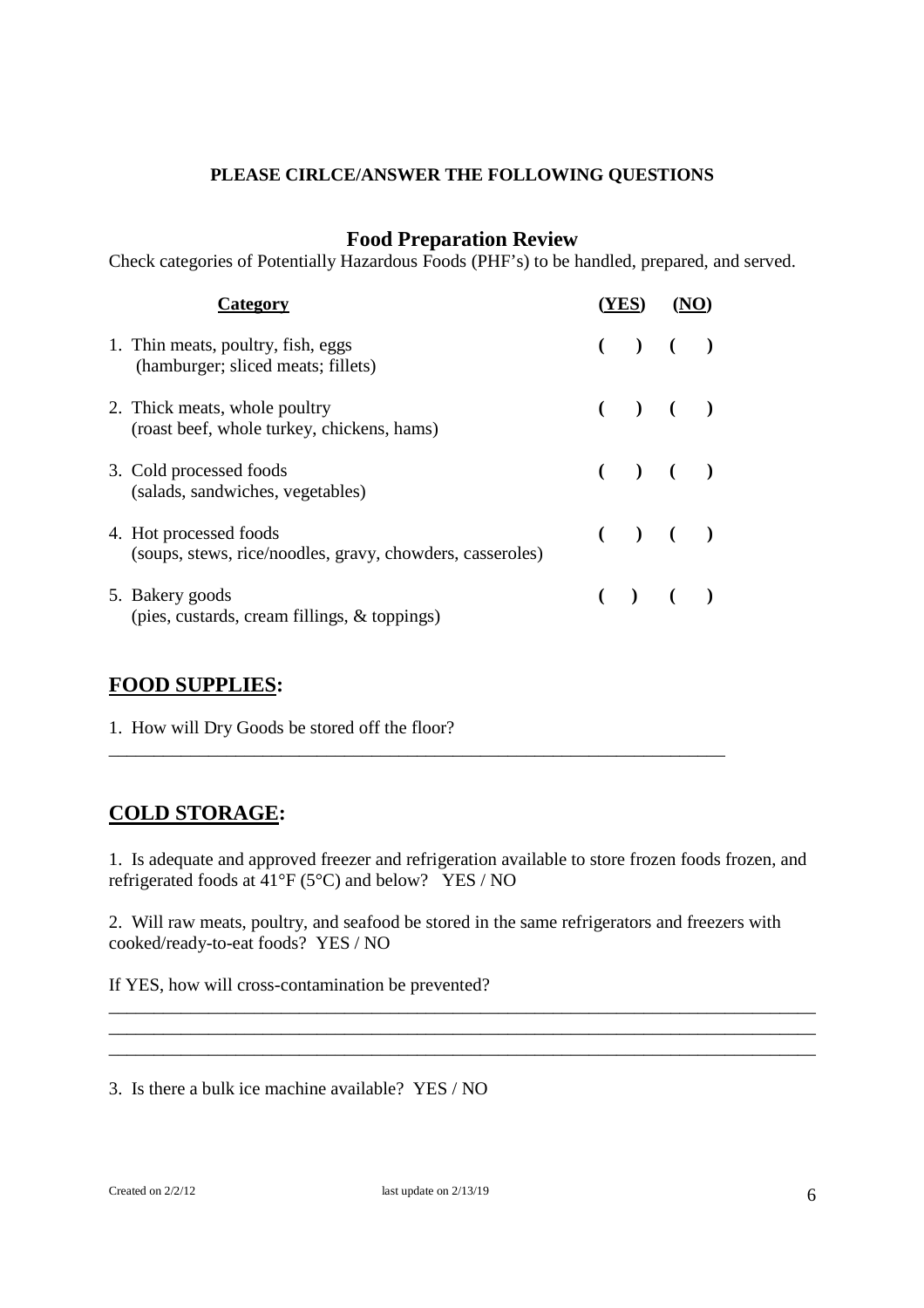# **THAWING FROZEN POTENTIALLY HAZARDOUS FOOD:**

Please indicate by checking the appropriate boxes how frozen potentially hazardous foods (PHF's) in each category will be thawed. More than one method may apply. Also, indicate where thawing will take place.

| <b>Thawing Method</b>                      | Thick Frozen Foods* | Thin Frozen Foods* |
|--------------------------------------------|---------------------|--------------------|
|                                            |                     |                    |
| Refrigeration                              |                     |                    |
|                                            |                     |                    |
| <b>Running Water</b>                       |                     |                    |
| Less than $70^{\circ}$ F (21 $^{\circ}$ C) |                     |                    |
| Microwave (as part of cooking              |                     |                    |
| process)                                   |                     |                    |
| <b>Cooked from Frozen State</b>            |                     |                    |
|                                            |                     |                    |
| Other (describe)                           |                     |                    |
|                                            |                     |                    |

\*Frozen foods: approximately one inch or less = thin, and more than an inch = thick

#### **COOKING:**

1. Will food product thermometers be used to measure final cooking/reheating temperatures of PHF's? YES / NO

\_\_\_\_\_\_\_\_\_\_\_\_\_\_\_\_\_\_\_\_\_\_\_\_\_\_\_\_\_\_\_\_\_\_\_\_\_\_\_\_\_\_\_\_\_\_\_\_\_\_\_\_\_\_\_\_\_\_\_\_\_\_\_\_\_\_\_\_\_\_\_\_\_\_\_\_\_\_ \_\_\_\_\_\_\_\_\_\_\_\_\_\_\_\_\_\_\_\_\_\_\_\_\_\_\_\_\_\_\_\_\_\_\_\_\_\_\_\_\_\_\_\_\_\_\_\_\_\_\_\_\_\_\_\_\_\_\_\_\_\_\_\_\_\_\_\_\_\_\_\_\_\_\_\_\_\_ \_\_\_\_\_\_\_\_\_\_\_\_\_\_\_\_\_\_\_\_\_\_\_\_\_\_\_\_\_\_\_\_\_\_\_\_\_\_\_\_\_\_\_\_\_\_\_\_\_\_\_\_\_\_\_\_\_\_\_\_\_\_\_\_\_\_\_\_\_\_\_\_\_\_\_\_\_\_ \_\_\_\_\_\_\_\_\_\_\_\_\_\_\_\_\_\_\_\_\_\_\_\_\_\_\_\_\_\_\_\_\_\_\_\_\_\_\_\_\_\_\_\_\_\_\_\_\_\_\_\_\_\_\_\_\_\_\_\_\_\_\_\_\_\_\_\_\_\_\_\_\_\_\_\_\_\_

What type of temperature measuring device:\_\_\_\_\_\_\_\_\_\_\_\_\_\_\_\_\_\_\_\_\_\_\_\_\_\_\_\_\_\_\_\_\_\_\_\_\_\_\_\_\_\_

2. List types of cooking equipment.

## **HOT/COLD HOLDING:**

1. How will hot PHF's be maintained at 135°F (60°C) or above during holding for service? Indicate type and number of hot holding units.

\_\_\_\_\_\_\_\_\_\_\_\_\_\_\_\_\_\_\_\_\_\_\_\_\_\_\_\_\_\_\_\_\_\_\_\_\_\_\_\_\_\_\_\_\_\_\_\_\_\_\_\_\_\_\_\_\_\_\_\_\_\_\_\_\_\_\_\_\_\_\_\_\_\_\_\_\_\_ \_\_\_\_\_\_\_\_\_\_\_\_\_\_\_\_\_\_\_\_\_\_\_\_\_\_\_\_\_\_\_\_\_\_\_\_\_\_\_\_\_\_\_\_\_\_\_\_\_\_\_\_\_\_\_\_\_\_\_\_\_\_\_\_\_\_\_\_\_\_\_\_\_\_\_\_\_\_ \_\_\_\_\_\_\_\_\_\_\_\_\_\_\_\_\_\_\_\_\_\_\_\_\_\_\_\_\_\_\_\_\_\_\_\_\_\_\_\_\_\_\_\_\_\_\_\_\_\_\_\_\_\_\_\_\_\_\_\_\_\_\_\_\_\_\_\_\_\_\_\_\_\_\_\_\_\_ \_\_\_\_\_\_\_\_\_\_\_\_\_\_\_\_\_\_\_\_\_\_\_\_\_\_\_\_\_\_\_\_\_\_\_\_\_\_\_\_\_\_\_\_\_\_\_\_\_\_\_\_\_\_\_\_\_\_\_\_\_\_\_\_\_\_\_\_\_\_\_\_\_\_\_\_\_\_

\_\_\_\_\_\_\_\_\_\_\_\_\_\_\_\_\_\_\_\_\_\_\_\_\_\_\_\_\_\_\_\_\_\_\_\_\_\_\_\_\_\_\_\_\_\_\_\_\_\_\_\_\_\_\_\_\_\_\_\_\_\_\_\_\_\_\_\_\_\_\_\_\_\_\_\_\_\_ \_\_\_\_\_\_\_\_\_\_\_\_\_\_\_\_\_\_\_\_\_\_\_\_\_\_\_\_\_\_\_\_\_\_\_\_\_\_\_\_\_\_\_\_\_\_\_\_\_\_\_\_\_\_\_\_\_\_\_\_\_\_\_\_\_\_\_\_\_\_\_\_\_\_\_\_\_\_

2. How will cold PHF's be maintained at 41°F (5°C) or below during holding for service? Indicate type and number of cold holding units.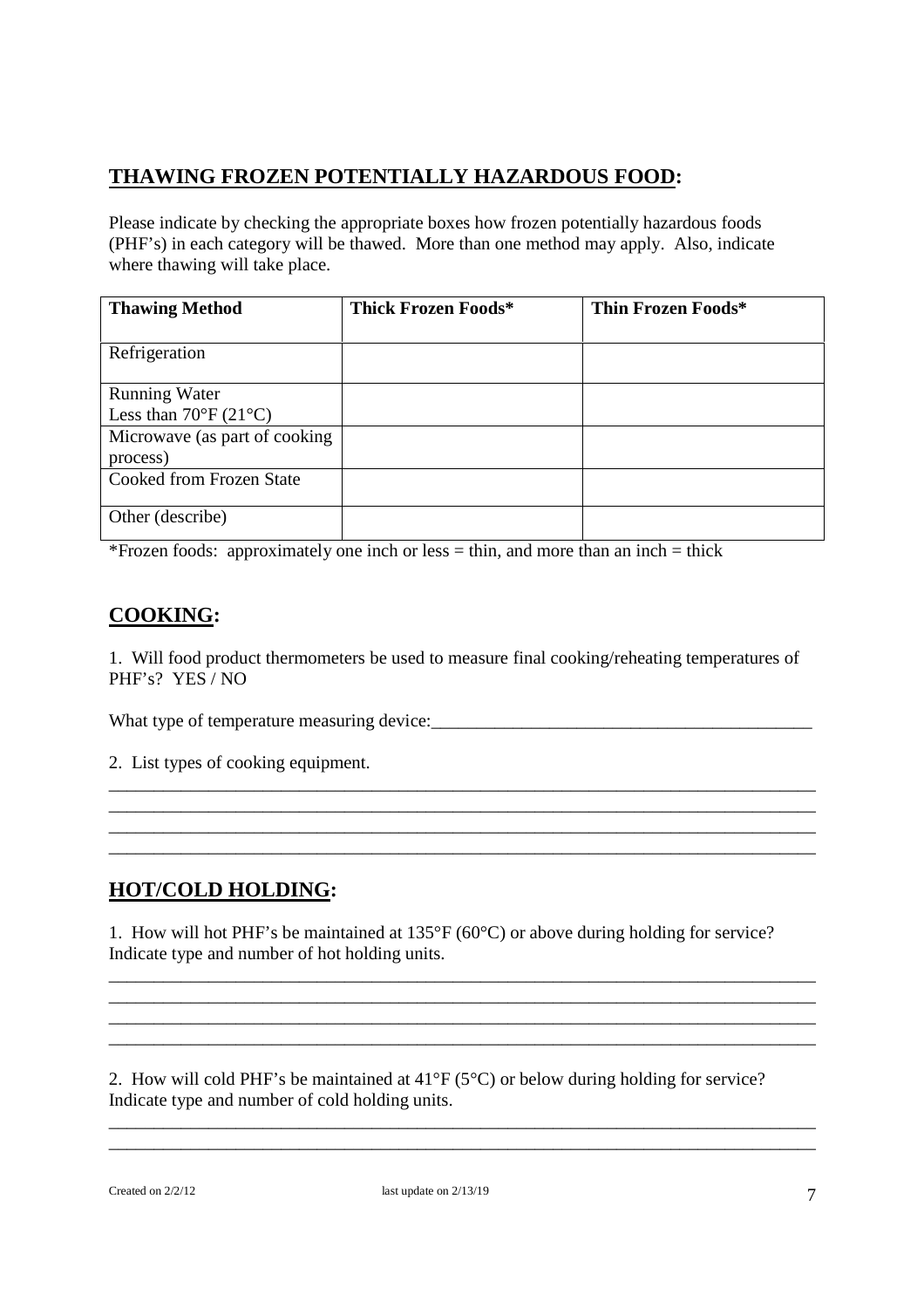## **REHEATING:**

1. How will PHF's that are cooked, cooled, and reheated for hot holding be reheated so that all parts of the food reach a temperature of at least 165°F for 15 seconds. Indicate type and number of units used for reheating foods.

\_\_\_\_\_\_\_\_\_\_\_\_\_\_\_\_\_\_\_\_\_\_\_\_\_\_\_\_\_\_\_\_\_\_\_\_\_\_\_\_\_\_\_\_\_\_\_\_\_\_\_\_\_\_\_\_\_\_\_\_\_\_\_\_\_\_\_\_\_\_\_\_\_\_\_\_\_\_ \_\_\_\_\_\_\_\_\_\_\_\_\_\_\_\_\_\_\_\_\_\_\_\_\_\_\_\_\_\_\_\_\_\_\_\_\_\_\_\_\_\_\_\_\_\_\_\_\_\_\_\_\_\_\_\_\_\_\_\_\_\_\_\_\_\_\_\_\_\_\_\_\_\_\_\_\_\_

\_\_\_\_\_\_\_\_\_\_\_\_\_\_\_\_\_\_\_\_\_\_\_\_\_\_\_\_\_\_\_\_\_\_\_\_\_\_\_\_\_\_\_\_\_\_\_\_\_\_\_\_\_\_\_\_\_\_\_\_\_\_\_\_\_\_\_\_\_\_\_\_\_\_\_\_\_\_ \_\_\_\_\_\_\_\_\_\_\_\_\_\_\_\_\_\_\_\_\_\_\_\_\_\_\_\_\_\_\_\_\_\_\_\_\_\_\_\_\_\_\_\_\_\_\_\_\_\_\_\_\_\_\_\_\_\_\_\_\_\_\_\_\_\_\_\_\_\_\_\_\_\_\_\_\_\_ \_\_\_\_\_\_\_\_\_\_\_\_\_\_\_\_\_\_\_\_\_\_\_\_\_\_\_\_\_\_\_\_\_\_\_\_\_\_\_\_\_\_\_\_\_\_\_\_\_\_\_\_\_\_\_\_\_\_\_\_\_\_\_\_\_\_\_\_\_\_\_\_\_\_\_\_\_\_ \_\_\_\_\_\_\_\_\_\_\_\_\_\_\_\_\_\_\_\_\_\_\_\_\_\_\_\_\_\_\_\_\_\_\_\_\_\_\_\_\_\_\_\_\_\_\_\_\_\_\_\_\_\_\_\_\_\_\_\_\_\_\_\_\_\_\_\_\_\_\_\_\_\_\_\_\_\_

2. How will reheating food to 165°F for hot holding be done rapidly and within 2 hours?

## **COOLING:**

Please indicate by checking the appropriate boxes how PHF's will be cooled to 41°F (5°C) within 6 hours (135° to 70°F in 2 hours and 70°F to 41°F in 4 hours). Also, indicate where the cooling will take place.

| Cooling<br><b>Method</b>    | <b>Thick Meats</b> | <b>Thin Meats</b> | <b>Thin</b><br>Soups/Gravy | <b>Thick</b><br>Soups/Gravy | <b>Rice/Noodles</b> |
|-----------------------------|--------------------|-------------------|----------------------------|-----------------------------|---------------------|
| <b>Shallow Pans</b>         |                    |                   |                            |                             |                     |
| Ice Baths                   |                    |                   |                            |                             |                     |
| Reduce<br>Volume or<br>Size |                    |                   |                            |                             |                     |
| Rapid Chill                 |                    |                   |                            |                             |                     |
| Other<br>(describe)         |                    |                   |                            |                             |                     |

## **PREPARTION:**

1. Please list categories of foods prepared more than 12 hours in advance of service.

\_\_\_\_\_\_\_\_\_\_\_\_\_\_\_\_\_\_\_\_\_\_\_\_\_\_\_\_\_\_\_\_\_\_\_\_\_\_\_\_\_\_\_\_\_\_\_\_\_\_\_\_\_\_\_\_\_\_\_\_\_\_\_\_\_\_\_\_\_\_\_\_\_\_\_\_\_\_ \_\_\_\_\_\_\_\_\_\_\_\_\_\_\_\_\_\_\_\_\_\_\_\_\_\_\_\_\_\_\_\_\_\_\_\_\_\_\_\_\_\_\_\_\_\_\_\_\_\_\_\_\_\_\_\_\_\_\_\_\_\_\_\_\_\_\_\_\_\_\_\_\_\_\_\_\_\_ \_\_\_\_\_\_\_\_\_\_\_\_\_\_\_\_\_\_\_\_\_\_\_\_\_\_\_\_\_\_\_\_\_\_\_\_\_\_\_\_\_\_\_\_\_\_\_\_\_\_\_\_\_\_\_\_\_\_\_\_\_\_\_\_\_\_\_\_\_\_\_\_\_\_\_\_\_\_ \_\_\_\_\_\_\_\_\_\_\_\_\_\_\_\_\_\_\_\_\_\_\_\_\_\_\_\_\_\_\_\_\_\_\_\_\_\_\_\_\_\_\_\_\_\_\_\_\_\_\_\_\_\_\_\_\_\_\_\_\_\_\_\_\_\_\_\_\_\_\_\_\_\_\_\_\_\_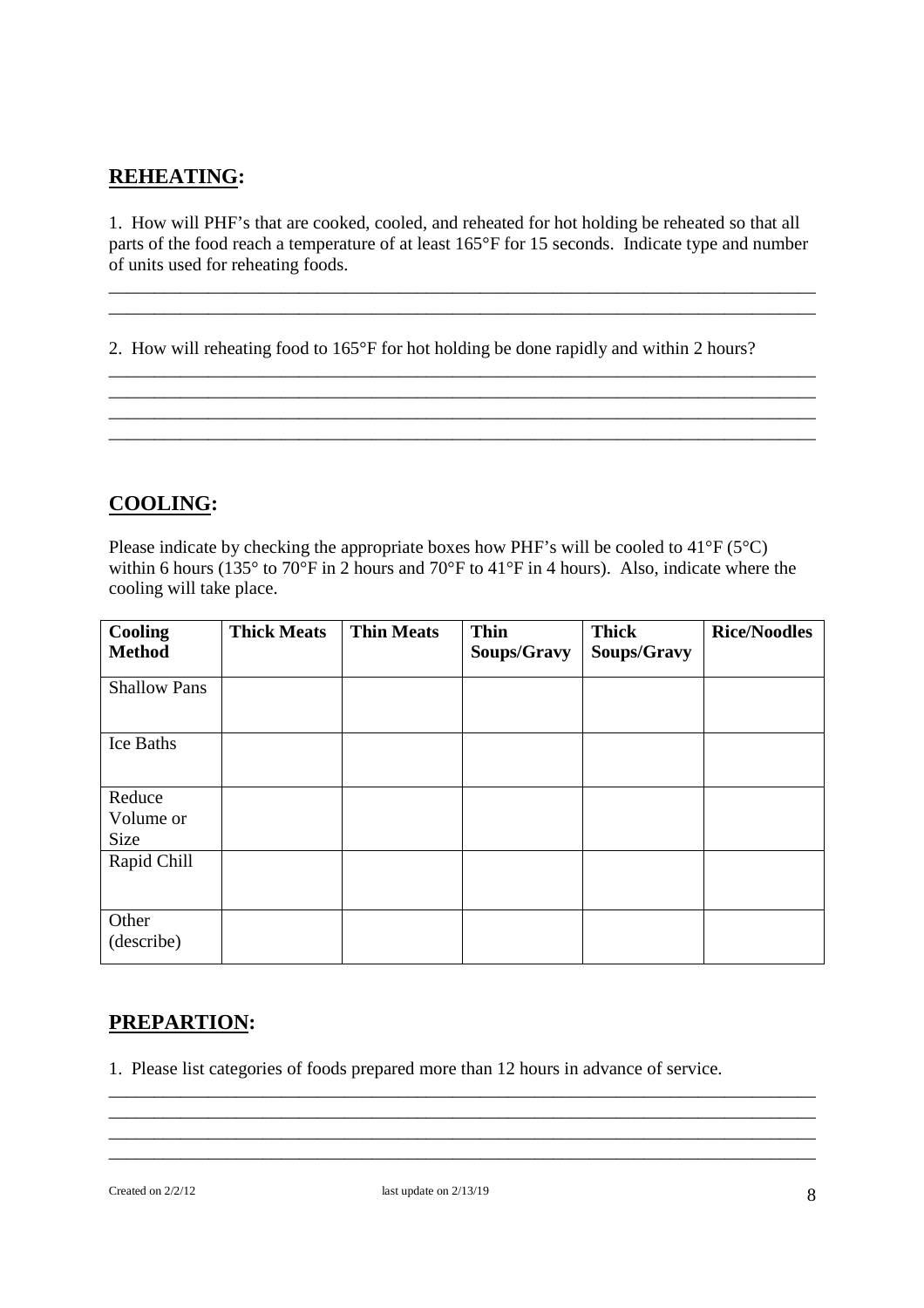| 2. Will food employees be trained in good food sanitation practices? YES / NO |  |
|-------------------------------------------------------------------------------|--|
| Method of training:                                                           |  |

\_\_\_\_\_\_\_\_\_\_\_\_\_\_\_\_\_\_\_\_\_\_\_\_\_\_\_\_\_\_\_\_\_\_\_\_\_\_\_\_\_\_\_\_\_\_\_\_\_\_\_\_\_\_\_\_\_\_\_\_\_\_\_\_\_\_\_\_\_\_\_\_\_\_\_\_\_\_ \_\_\_\_\_\_\_\_\_\_\_\_\_\_\_\_\_\_\_\_\_\_\_\_\_\_\_\_\_\_\_\_\_\_\_\_\_\_\_\_\_\_\_\_\_\_\_\_\_\_\_\_\_\_\_\_\_\_\_\_\_\_\_\_\_\_\_\_\_\_\_\_\_\_\_\_\_\_ \_\_\_\_\_\_\_\_\_\_\_\_\_\_\_\_\_\_\_\_\_\_\_\_\_\_\_\_\_\_\_\_\_\_\_\_\_\_\_\_\_\_\_\_\_\_\_\_\_\_\_\_\_\_\_\_\_\_\_\_\_\_\_\_\_\_\_\_\_\_\_\_\_\_\_\_\_\_ 3. Number(s) of employees:  $\Box$ 4. How many employees have Level I or Level II in Food Protection Training? 5. How will you schedule to have at least one employee trained in food protection per shift? \_\_\_\_\_\_\_\_\_\_\_\_\_\_\_\_\_\_\_\_\_\_\_\_\_\_\_\_\_\_\_\_\_\_\_\_\_\_\_\_\_\_\_\_\_\_\_\_\_\_\_\_\_\_\_\_\_\_\_\_\_\_\_\_\_\_\_\_\_\_\_\_\_\_\_\_\_\_ \_\_\_\_\_\_\_\_\_\_\_\_\_\_\_\_\_\_\_\_\_\_\_\_\_\_\_\_\_\_\_\_\_\_\_\_\_\_\_\_\_\_\_\_\_\_\_\_\_\_\_\_\_\_\_\_\_\_\_\_\_\_\_\_\_\_\_\_\_\_\_\_\_\_\_\_\_\_ \_\_\_\_\_\_\_\_\_\_\_\_\_\_\_\_\_\_\_\_\_\_\_\_\_\_\_\_\_\_\_\_\_\_\_\_\_\_\_\_\_\_\_\_\_\_\_\_\_\_\_\_\_\_\_\_\_\_\_\_\_\_\_\_\_\_\_\_\_\_\_\_\_\_\_\_\_\_ 6. Will disposable gloves and/or utensils and/or food grade paper be used to prevent handling of ready-to-eat foods? YES / NO 7. Is there a written policy to exclude or restrict food workers who are sick or have infected cuts or lesions? YES / NO Please describe: \_\_\_\_\_\_\_\_\_\_\_\_\_\_\_\_\_\_\_\_\_\_\_\_\_\_\_\_\_\_\_\_\_\_\_\_\_\_\_\_\_\_\_\_\_\_\_\_\_\_\_\_\_\_\_\_\_\_\_\_\_\_\_\_\_\_\_\_\_\_\_\_\_\_\_\_\_\_ \_\_\_\_\_\_\_\_\_\_\_\_\_\_\_\_\_\_\_\_\_\_\_\_\_\_\_\_\_\_\_\_\_\_\_\_\_\_\_\_\_\_\_\_\_\_\_\_\_\_\_\_\_\_\_\_\_\_\_\_\_\_\_\_\_\_\_\_\_\_\_\_\_\_\_\_\_\_ \_\_\_\_\_\_\_\_\_\_\_\_\_\_\_\_\_\_\_\_\_\_\_\_\_\_\_\_\_\_\_\_\_\_\_\_\_\_\_\_\_\_\_\_\_\_\_\_\_\_\_\_\_\_\_\_\_\_\_\_\_\_\_\_\_\_\_\_\_\_\_\_\_\_\_\_\_\_ 9. Will ingredients for cold ready-to-eat foods such as tuna, mayonnaise, and eggs for salads and sandwiches be pre-chilled before being mixed and/or assembled? YES / NO If not, how will ready-to-eat foods be cooled to 41°F? \_\_\_\_\_\_\_\_\_\_\_\_\_\_\_\_\_\_\_\_\_\_\_\_\_\_\_\_\_\_\_\_\_\_\_\_\_\_\_\_\_\_\_\_\_\_\_\_\_\_\_\_\_\_\_\_\_\_\_\_\_\_\_\_\_\_\_\_\_\_\_\_\_\_\_\_\_\_ \_\_\_\_\_\_\_\_\_\_\_\_\_\_\_\_\_\_\_\_\_\_\_\_\_\_\_\_\_\_\_\_\_\_\_\_\_\_\_\_\_\_\_\_\_\_\_\_\_\_\_\_\_\_\_\_\_\_\_\_\_\_\_\_\_\_\_\_\_\_\_\_\_\_\_\_\_\_ \_\_\_\_\_\_\_\_\_\_\_\_\_\_\_\_\_\_\_\_\_\_\_\_\_\_\_\_\_\_\_\_\_\_\_\_\_\_\_\_\_\_\_\_\_\_\_\_\_\_\_\_\_\_\_\_\_\_\_\_\_\_\_\_\_\_\_\_\_\_\_\_\_\_\_\_\_\_ 10. Will all produce be washed on-site prior to use? YES / NO Is there a planned location for washing produce? YES / NO Describe: \_\_\_\_\_\_\_\_\_\_\_\_\_\_\_\_\_\_\_\_\_\_\_\_\_\_\_\_\_\_\_\_\_\_\_\_\_\_\_\_\_\_\_\_\_\_\_\_\_\_\_\_\_\_\_\_\_\_\_\_\_\_\_\_\_\_\_\_\_\_\_\_\_\_\_\_\_\_ \_\_\_\_\_\_\_\_\_\_\_\_\_\_\_\_\_\_\_\_\_\_\_\_\_\_\_\_\_\_\_\_\_\_\_\_\_\_\_\_\_\_\_\_\_\_\_\_\_\_\_\_\_\_\_\_\_\_\_\_\_\_\_\_\_\_\_\_\_\_\_\_\_\_\_\_\_\_ If not, describe the procedure for cleaning and sanitizing multiple use sinks between uses.

11. Describe the procedure used for minimizing the length of time PHF's will be kept in the temperature danger zone (41°F - 135°F) during preparation.

\_\_\_\_\_\_\_\_\_\_\_\_\_\_\_\_\_\_\_\_\_\_\_\_\_\_\_\_\_\_\_\_\_\_\_\_\_\_\_\_\_\_\_\_\_\_\_\_\_\_\_\_\_\_\_\_\_\_\_\_\_\_\_\_\_\_\_\_\_\_\_\_\_\_\_\_\_\_

\_\_\_\_\_\_\_\_\_\_\_\_\_\_\_\_\_\_\_\_\_\_\_\_\_\_\_\_\_\_\_\_\_\_\_\_\_\_\_\_\_\_\_\_\_\_\_\_\_\_\_\_\_\_\_\_\_\_\_\_\_\_\_\_\_\_\_\_\_\_\_\_\_\_\_\_\_\_ \_\_\_\_\_\_\_\_\_\_\_\_\_\_\_\_\_\_\_\_\_\_\_\_\_\_\_\_\_\_\_\_\_\_\_\_\_\_\_\_\_\_\_\_\_\_\_\_\_\_\_\_\_\_\_\_\_\_\_\_\_\_\_\_\_\_\_\_\_\_\_\_\_\_\_\_\_\_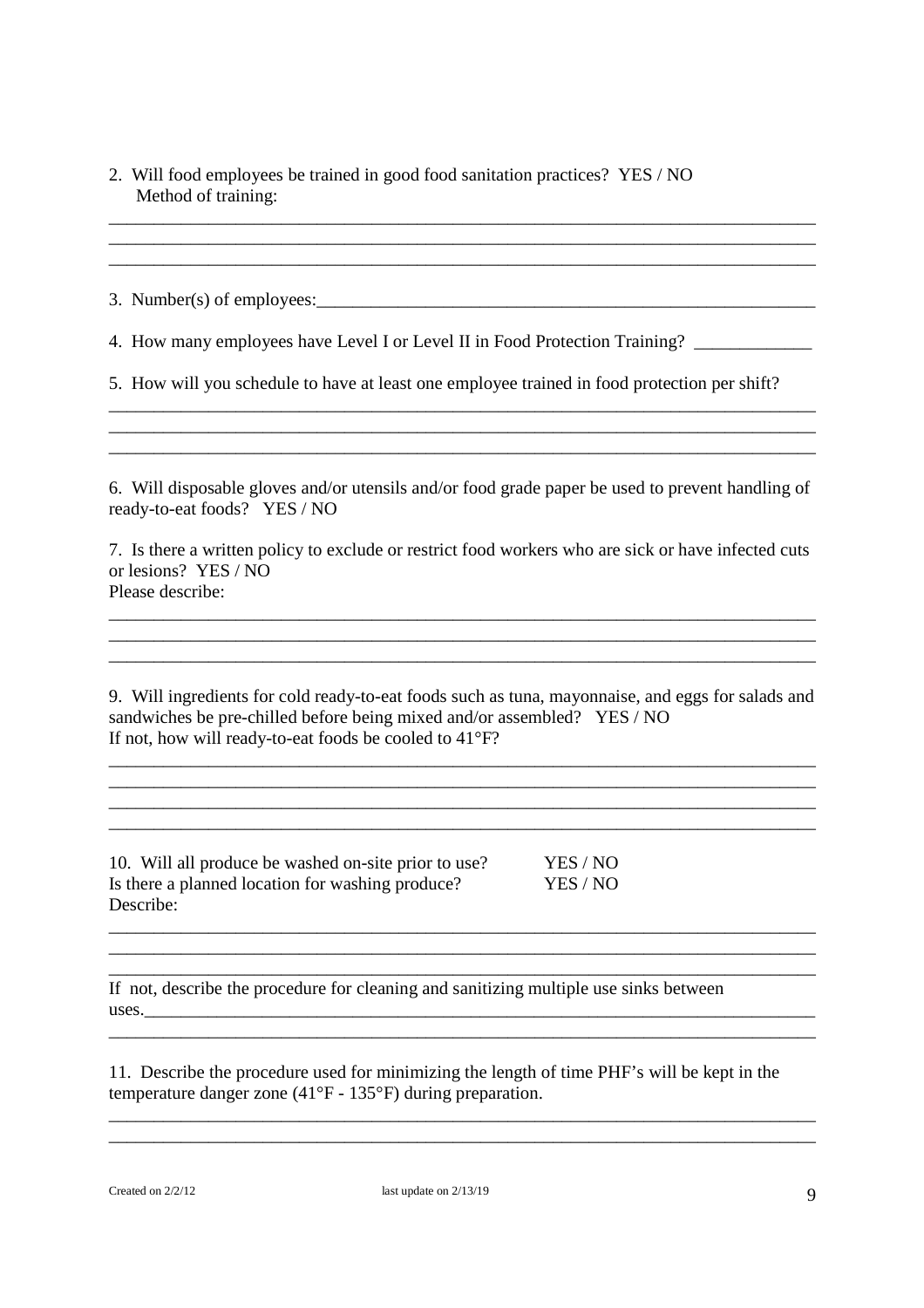12. If needed, provide a HACCP plan for specialized processing methods, such as vacuum packaged food items prepared on-site or otherwise required by the regulatory authority.

13. Will the facility be serving food to a highly susceptible population? YES / NO If yes, how will the temperature of foods be maintained while being transferred between the kitchen and service are?

\_\_\_\_\_\_\_\_\_\_\_\_\_\_\_\_\_\_\_\_\_\_\_\_\_\_\_\_\_\_\_\_\_\_\_\_\_\_\_\_\_\_\_\_\_\_\_\_\_\_\_\_\_\_\_\_\_\_\_\_\_\_\_\_\_\_\_\_\_\_\_\_\_\_\_\_\_\_

\_\_\_\_\_\_\_\_\_\_\_\_\_\_\_\_\_\_\_\_\_\_\_\_\_\_\_\_\_\_\_\_\_\_\_\_\_\_\_\_\_\_\_\_\_\_\_\_\_\_\_\_\_\_\_\_\_\_\_\_\_\_\_\_\_\_\_\_\_\_\_\_\_\_\_\_\_\_ \_\_\_\_\_\_\_\_\_\_\_\_\_\_\_\_\_\_\_\_\_\_\_\_\_\_\_\_\_\_\_\_\_\_\_\_\_\_\_\_\_\_\_\_\_\_\_\_\_\_\_\_\_\_\_\_\_\_\_\_\_\_\_\_\_\_\_\_\_\_\_\_\_\_\_\_\_\_

**14. Catering/offsite/satellite**: Complete if establishment will cater foods to another location. List menu items to be catered:

\_\_\_\_\_\_\_\_\_\_\_\_\_\_\_\_\_\_\_\_\_\_\_\_\_\_\_\_\_\_\_\_\_\_\_\_\_\_\_\_\_\_\_\_\_\_\_\_\_\_\_\_\_\_\_\_\_\_\_\_\_\_\_\_\_\_\_\_\_\_\_\_\_\_\_\_\_\_ \_\_\_\_\_\_\_\_\_\_\_\_\_\_\_\_\_\_\_\_\_\_\_\_\_\_\_\_\_\_\_\_\_\_\_\_\_\_\_\_\_\_\_\_\_\_\_\_\_\_\_\_\_\_\_\_\_\_\_\_\_\_\_\_\_\_\_\_\_\_\_\_\_\_\_\_\_\_ \_\_\_\_\_\_\_\_\_\_\_\_\_\_\_\_\_\_\_\_\_\_\_\_\_\_\_\_\_\_\_\_\_\_\_\_\_\_\_\_\_\_\_\_\_\_\_\_\_\_\_\_\_\_\_\_\_\_\_\_\_\_\_\_\_\_\_\_\_\_\_\_\_\_\_\_\_\_ \_\_\_\_\_\_\_\_\_\_\_\_\_\_\_\_\_\_\_\_\_\_\_\_\_\_\_\_\_\_\_\_\_\_\_\_\_\_\_\_\_\_\_\_\_\_\_\_\_\_\_\_\_\_\_\_\_\_\_\_\_\_\_\_\_\_\_\_\_\_\_\_\_\_\_\_\_\_

Maximum number of catered meals per day will be: \_\_\_\_\_\_\_\_\_\_\_\_\_\_\_\_\_\_\_\_\_\_\_\_\_\_\_\_\_\_\_\_

How will hot food be held at proper temperature during transportation and at the remote serving  $location?$ 

How will cold food be held at proper temperature during transportation and at the remote serving  $location?$ 

\_\_\_\_\_\_\_\_\_\_\_\_\_\_\_\_\_\_\_\_\_\_\_\_\_\_\_\_\_\_\_\_\_\_\_\_\_\_\_\_\_\_\_\_\_\_\_\_\_\_\_\_\_\_\_\_\_\_\_\_\_\_\_\_\_\_\_\_\_\_\_\_\_\_\_\_\_\_

\_\_\_\_\_\_\_\_\_\_\_\_\_\_\_\_\_\_\_\_\_\_\_\_\_\_\_\_\_\_\_\_\_\_\_\_\_\_\_\_\_\_\_\_\_\_\_\_\_\_\_\_\_\_\_\_\_\_\_\_\_\_\_\_\_\_\_\_\_\_\_\_\_\_\_\_\_\_

\_\_\_\_\_\_\_\_\_\_\_\_\_\_\_\_\_\_\_\_\_\_\_\_\_\_\_\_\_\_\_\_\_\_\_\_\_\_\_\_\_\_\_\_\_\_\_\_\_\_\_\_\_\_\_\_\_\_\_\_\_\_\_\_\_\_\_\_\_\_\_\_\_\_\_\_\_\_

\_\_\_\_\_\_\_\_\_\_\_\_\_\_\_\_\_\_\_\_\_\_\_\_\_\_\_\_\_\_\_\_\_\_\_\_\_\_\_\_\_\_\_\_\_\_\_\_\_\_\_\_\_\_\_\_\_\_\_\_\_\_\_\_\_\_\_\_\_\_\_\_\_\_\_\_\_\_

What types of vehicles will be used to transport food?

#### **INSECT AND RODENT CONTROL:**

Please check the appropriate boxes.

**YES NO NA** 1. Will all outside doors be self-closing and rodent proof? **( ) ( ) ( )** 2. Are screen doors provided on all entrances open to the outside? **(a) (b) (c) (c) (c)** 3. Will all pipes & electrical conduit chases be sealed; ventilation systems **( ) ( ) ( )** exhaust and intakes protected?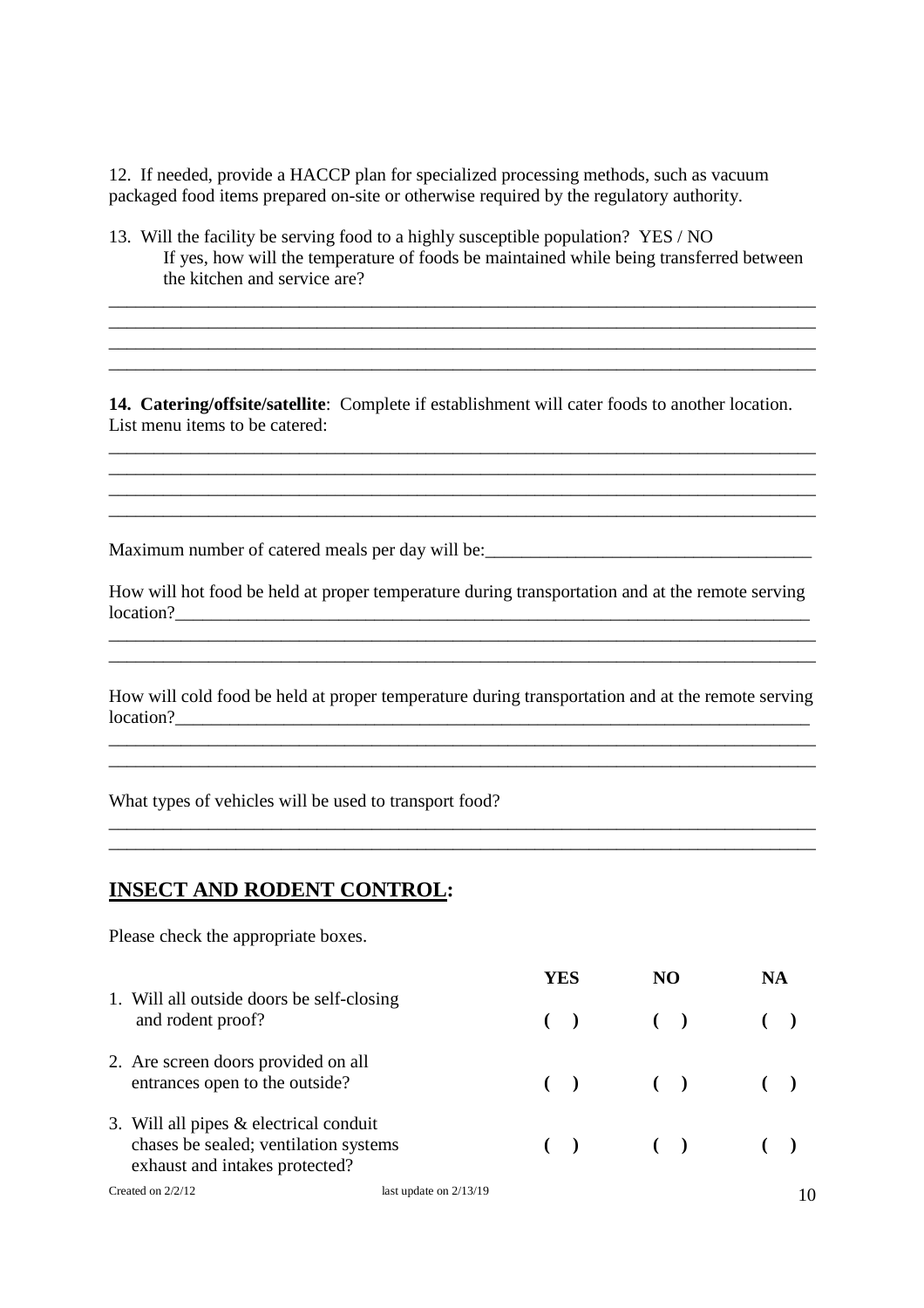#### **GARBAGE AND REFUSE:**

#### **Inside**

| 1. Will refuse be stored inside?<br>If so, where?                           |  |  | $\left( \begin{array}{cc} 1 & 1 \end{array} \right)$ |  |
|-----------------------------------------------------------------------------|--|--|------------------------------------------------------|--|
| 2. Is there an area designated for<br>garbage can or floor mat cleaning?    |  |  | $( ) \qquad ( ) \qquad ( )$                          |  |
| Outside                                                                     |  |  |                                                      |  |
| 3. Will a dumpster be used?<br>Number<br>Size                               |  |  | $( ) \qquad ( ) \qquad ( )$                          |  |
| 4. Will garbage cans be stored outside?<br>Storage location?                |  |  | $\begin{pmatrix} 1 & 1 \\ 1 & 1 \end{pmatrix}$       |  |
| 5. Is there any area to store returnable damaged goods? ()<br>If so, where? |  |  | $\begin{pmatrix} 1 & 1 \\ 1 & 1 \end{pmatrix}$       |  |

## **WATER SUPPLY:**

- 1. Is water supply Public ( ) or Private ( ) ?
- 2. If Private, has source been approved? YES / NO / PENDING Please attach copy of written approval and/or permit.
- 3. Is ice made on Premise () or purchased commercially ()? If made on premise, are specifications for the ice machine provided? YES / NO Describe provision for ice scoop storage:

\_\_\_\_\_\_\_\_\_\_\_\_\_\_\_\_\_\_\_\_\_\_\_\_\_\_\_\_\_\_\_\_\_\_\_\_\_\_\_\_\_\_\_\_\_\_\_\_\_\_\_\_\_\_\_\_\_\_\_\_\_\_\_\_\_\_\_\_\_\_\_\_\_\_\_\_\_\_ \_\_\_\_\_\_\_\_\_\_\_\_\_\_\_\_\_\_\_\_\_\_\_\_\_\_\_\_\_\_\_\_\_\_\_\_\_\_\_\_\_\_\_\_\_\_\_\_\_\_\_\_\_\_\_\_\_\_\_\_\_\_\_\_\_\_\_\_\_\_\_\_\_\_\_\_\_\_

\_\_\_\_\_\_\_\_\_\_\_\_\_\_\_\_\_\_\_\_\_\_\_\_\_\_\_\_\_\_\_\_\_\_\_\_\_\_\_\_\_\_\_\_\_\_\_\_\_\_\_\_\_\_\_\_\_\_\_\_\_\_\_\_\_\_\_\_\_\_\_\_\_\_\_\_\_\_

\_\_\_\_\_\_\_\_\_\_\_\_\_\_\_\_\_\_\_\_\_\_\_\_\_\_\_\_\_\_\_\_\_\_\_\_\_\_\_\_\_\_\_\_\_\_\_\_\_\_\_\_\_\_\_\_\_\_\_\_\_\_\_\_\_\_\_\_\_\_\_\_\_\_\_\_\_\_ \_\_\_\_\_\_\_\_\_\_\_\_\_\_\_\_\_\_\_\_\_\_\_\_\_\_\_\_\_\_\_\_\_\_\_\_\_\_\_\_\_\_\_\_\_\_\_\_\_\_\_\_\_\_\_\_\_\_\_\_\_\_\_\_\_\_\_\_\_\_\_\_\_\_\_\_\_\_

Provide location of ice maker or bagging operation

- 4. What is the capacity of the hot water generator?
- 5. Is the hot water generator sufficient for the needs of the establishment? \_\_\_\_\_\_\_\_\_\_\_\_\_\_\_\_\_
- 6. How are the backflow prevention devices inspected  $&$  serviced?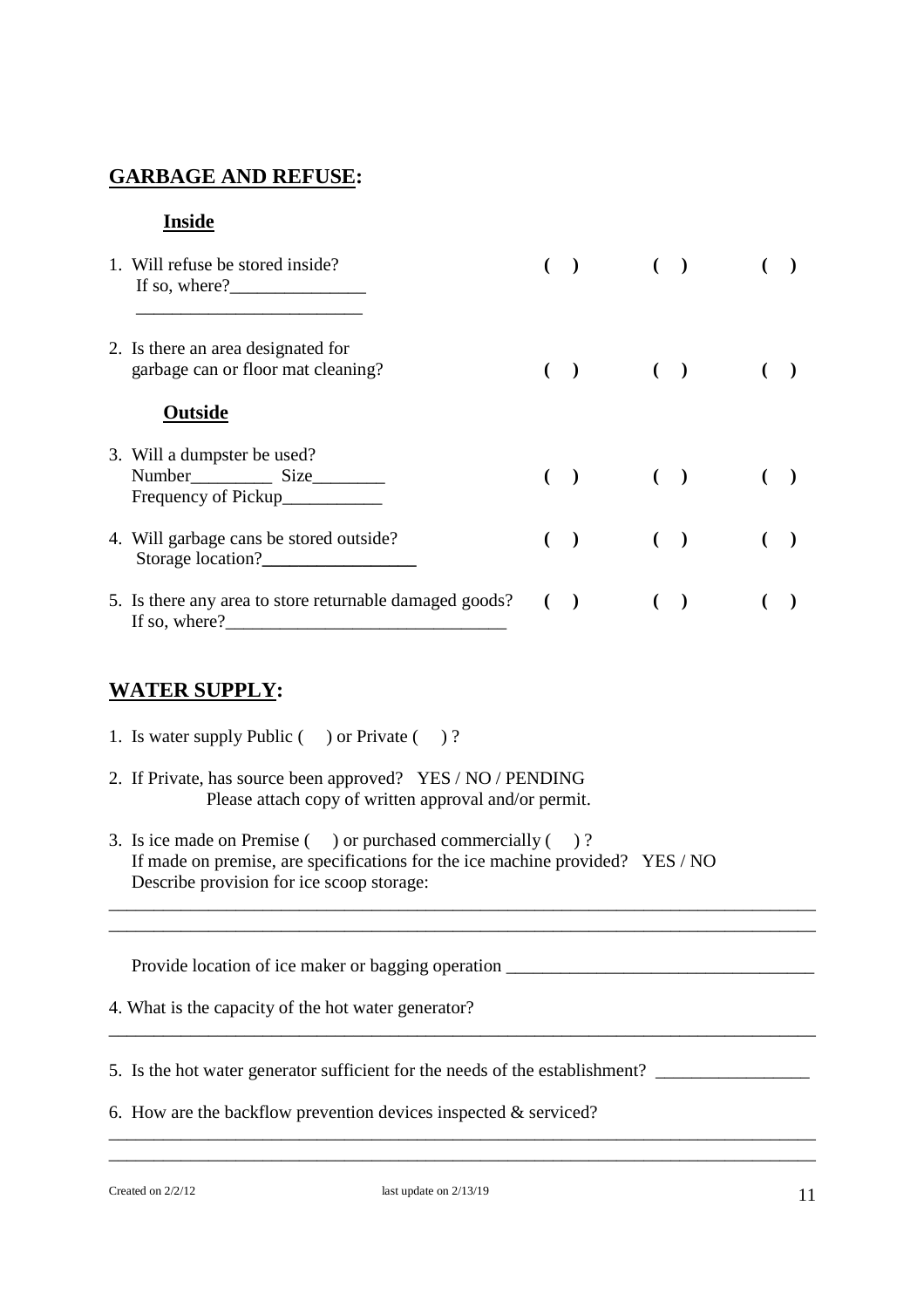#### **SEWAGE DISPOSAL:**

- 1. Is building connected to a municipal sewer? YES / NO
- 2. If NO, is private disposal system approved? YES / NO / PENDING Please attach copy of written approval and/or permit.
- 3. Are grease traps provided? YES / NO If so, where? Provide schedule for cleaning and maintenance

Please note: Every 3 compartment sink is required to have a grease trap. NO EXCEPTIONS!

\_\_\_\_\_\_\_\_\_\_\_\_\_\_\_\_\_\_\_\_\_\_\_\_\_\_\_\_\_\_\_\_\_\_\_\_\_\_\_\_\_\_\_\_\_\_\_\_\_\_\_\_\_\_\_\_\_\_\_\_\_\_\_\_\_\_\_\_\_\_\_\_\_\_\_\_\_\_ \_\_\_\_\_\_\_\_\_\_\_\_\_\_\_\_\_\_\_\_\_\_\_\_\_\_\_\_\_\_\_\_\_\_\_\_\_\_\_\_\_\_\_\_\_\_\_\_\_\_\_\_\_\_\_\_\_\_\_\_\_\_\_\_\_\_\_\_\_\_\_\_\_\_\_\_\_\_

\_\_\_\_\_\_\_\_\_\_\_\_\_\_\_\_\_\_\_\_\_\_\_\_\_\_\_\_\_\_\_\_\_\_\_\_\_\_\_\_\_\_\_\_\_\_\_\_\_\_\_\_\_\_\_\_\_\_\_\_\_\_\_\_\_\_\_\_\_\_\_\_\_\_\_\_\_\_ \_\_\_\_\_\_\_\_\_\_\_\_\_\_\_\_\_\_\_\_\_\_\_\_\_\_\_\_\_\_\_\_\_\_\_\_\_\_\_\_\_\_\_\_\_\_\_\_\_\_\_\_\_\_\_\_\_\_\_\_\_\_\_\_\_\_\_\_\_\_\_\_\_\_\_\_\_\_

#### **SINKS:**

1. Is a mop sink present? YES / NO If NO, please describe facility for cleaning of mops and other equipment:

2. If the menu dictates, is a food preparation sink present? YES / NO

#### **GENERAL:**

1. Are all toxics for use on the premise or for retail sale (this includes personal medications) stored away from food preparation and storage areas? YES / NO

\_\_\_\_\_\_\_\_\_\_\_\_\_\_\_\_\_\_\_\_\_\_\_\_\_\_\_\_\_\_\_\_\_\_\_\_\_\_\_\_\_\_\_\_\_\_\_\_\_\_\_\_\_\_\_\_\_\_\_\_\_\_\_\_\_\_\_\_\_\_\_\_\_\_\_\_\_\_ \_\_\_\_\_\_\_\_\_\_\_\_\_\_\_\_\_\_\_\_\_\_\_\_\_\_\_\_\_\_\_\_\_\_\_\_\_\_\_\_\_\_\_\_\_\_\_\_\_\_\_\_\_\_\_\_\_\_\_\_\_\_\_\_\_\_\_\_\_\_\_\_\_\_\_\_\_\_

2. Are containers constructed of safe materials to store bulk food products? YES / NO Indicate type:

#### **VENTILATION:**

1. Indicate all areas where exhaust hoods are installed:

| Location | <b>FILTERS</b>    | <b>SQUARE</b> | <b>FIRE</b>                  | <b>AIR</b> | <b>AIR</b>    |
|----------|-------------------|---------------|------------------------------|------------|---------------|
|          | &/0R              | <b>FEET</b>   | <b>PROTECTION   CAPACITY</b> |            | <b>MAKEUP</b> |
|          | <b>EXTRACTION</b> |               |                              | <b>CFM</b> | <b>CFM</b>    |
|          | <b>DEVICES</b>    |               |                              |            |               |
|          |                   |               |                              |            |               |
|          |                   |               |                              |            |               |
|          |                   |               |                              |            |               |
|          |                   |               |                              |            |               |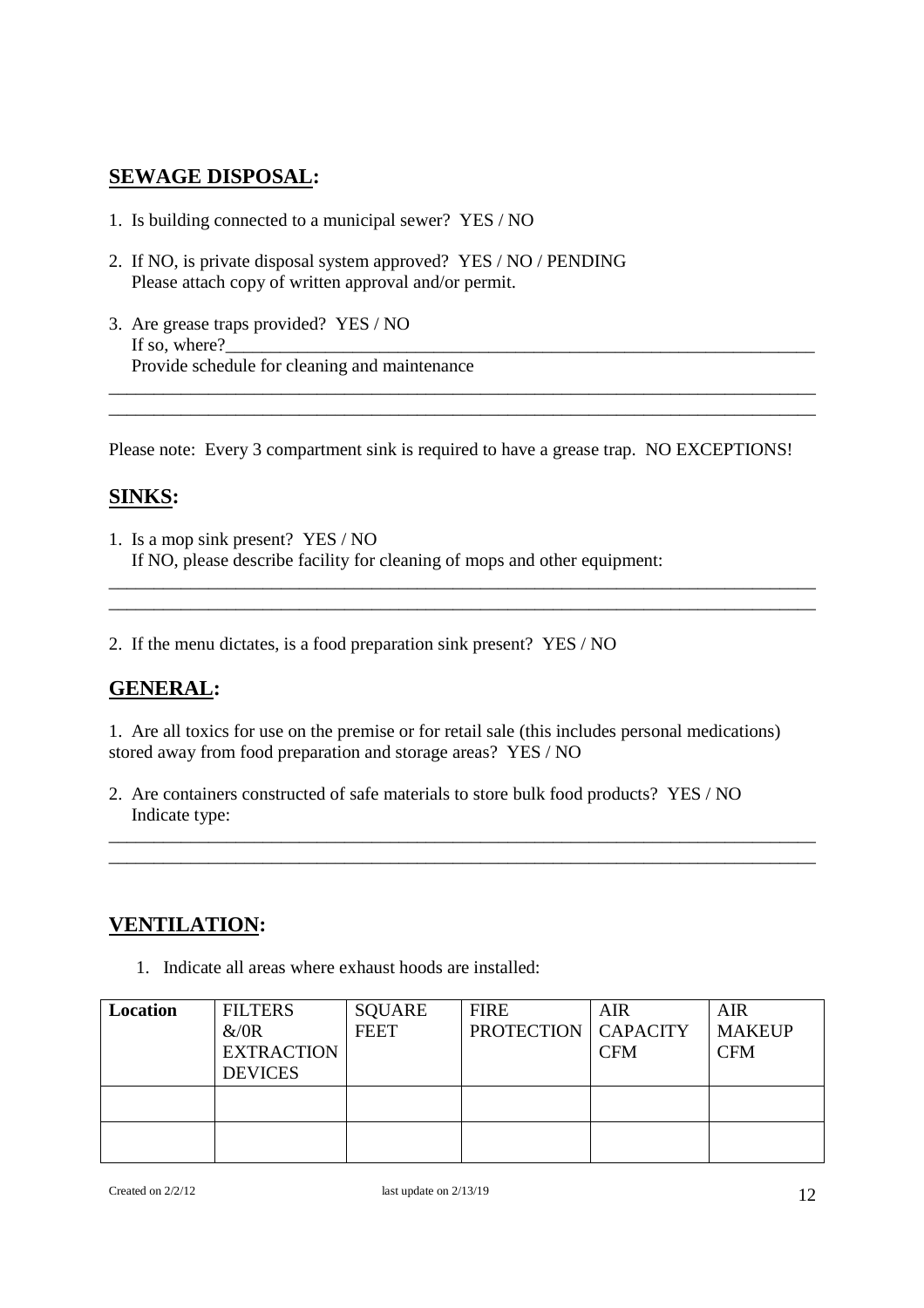## **DISHWASHING FACILITIES:**

- 1. Will sinks or a dishwasher be used for warewashing?
	- ( ) Dishwasher
	- ( ) Three Compartment Sink
	- ( ) Two Compartment Sink
- 2. Dishwasher

Type of sanitization used:

| Hot Water (provide temp.) |
|---------------------------|
| <b>Booster Heater</b>     |
| Chemical type             |

Is ventilation provided? YES / NO

3. Do all dish machines have templates with operating instructions? YES / NO

4. Do all dish machines have temperature/pressure gauges as required that are accurately working? YES / NO

- 5. Does the largest pot and pan fit into each compartment of the pot sink? YES / NO
- 6. What type of sanitizer is used?
	- ( ) Chlorine
	- ( ) Iodine
	- ( ) Quaternary Ammonium
	- ( ) Hot Water
	- ( ) Other

## **HANDWASHING/TOLET FACILITIES:**

1. Is there a handwashing sink in each food preparation and warewashing area? YES / NO

2. Do all handwashing sinks, including those in the restrooms, have a mixing valve or combination faucet? YES / NO

3. Do self-closing metering faucets provide a flow of water for at least 15 seconds without the need to reactivate the faucet? YES / NO

4. Is hand cleanser available at all handwashing sinks? YES / NO

5. Are hand drying facilities (paper towels, air blowers, etc.) available at all handwashing sinks? YES / NO

6. Are covered waste receptacles available in each restroom? YES / NO

7. Is hot and cold running water under pressure available at each handwashing sink? YES / NO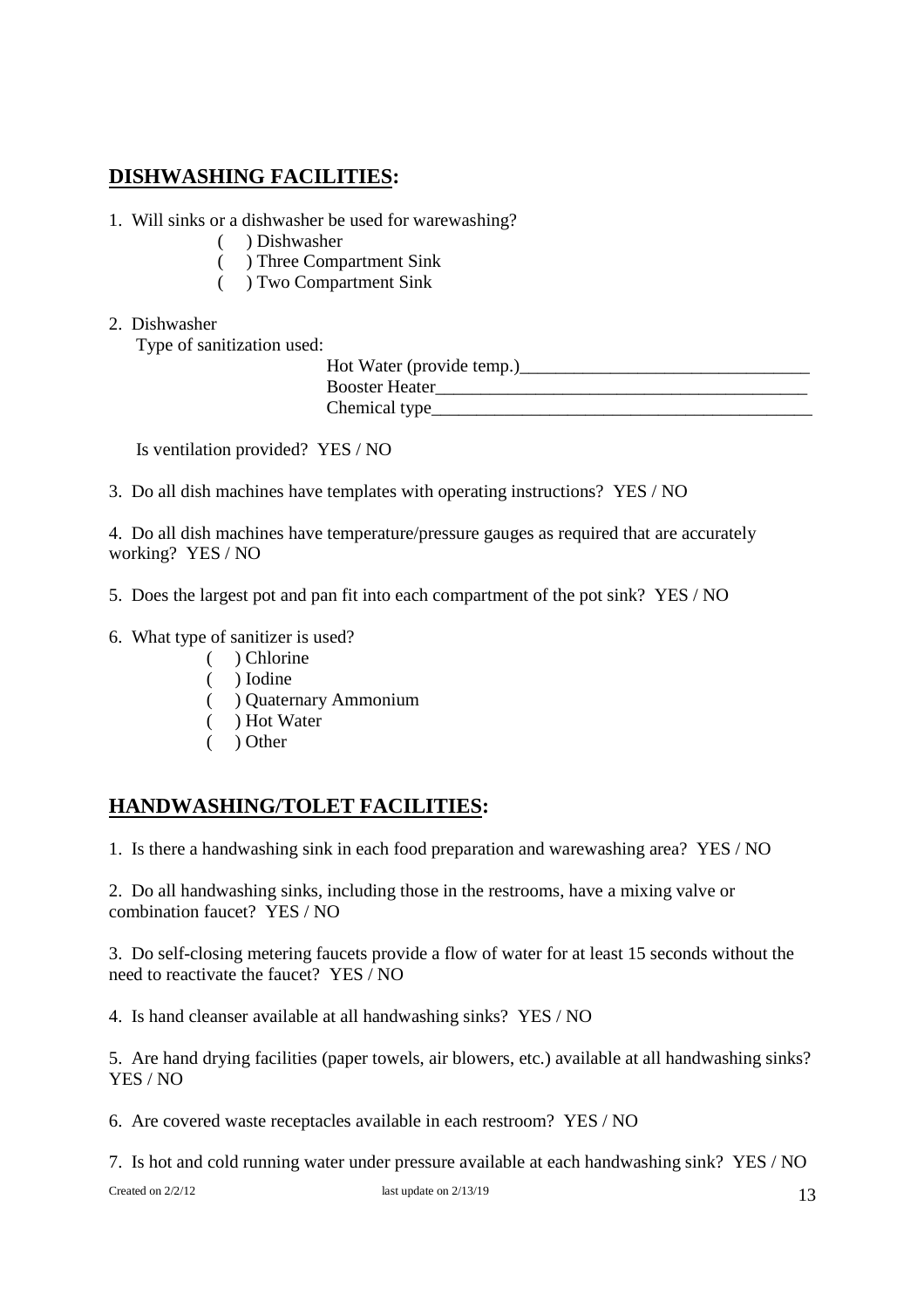8. Are all toilet room doors self closing? YES / NO

9. Area all toilet rooms equipped with adequate ventilation? YES / NO

10. Is a handwashing sign posted at each handwash station? YES / NO

#### **SMALL EQUIPMENT REQUIREMENTS:**

Please specify the number, location, and types of each of the following:

| Floor Mats |  |
|------------|--|
| Other      |  |

**This application is complete and if the plans and specifications are approved, I will construct this facility in full compliance with them and in conformance to the Ohio Uniform Food Safety Code.**

**\_\_\_\_\_\_\_\_\_\_\_\_\_\_\_\_\_\_\_\_\_\_\_\_\_\_\_\_\_\_\_\_ \_\_\_\_\_\_\_\_\_\_\_\_\_\_\_\_\_\_\_\_\_\_\_\_\_\_\_\_\_\_\_\_**

**Signature of Owner Printed Name of Owner**

**\_\_\_\_\_\_\_\_\_\_\_\_\_\_\_\_\_\_\_\_\_\_\_\_\_\_\_\_\_\_\_\_ \_\_\_\_\_\_\_\_\_\_\_\_\_\_\_\_\_\_\_\_\_\_\_\_\_\_\_\_\_\_\_\_ Signature of Applicant (if different from above) Printed Name of Applicant (if different from above)**

**\*\*\*\*\*\*\*\*\*\*\*\***

**Approval of these plans and specifications by this Regulatory Authority does not indicate compliance with any other code, law, or regulation that may be required—federal, state, or local. It further does not constitute endorsement or acceptance of the completed establishment (structure or equipment). A preopening inspection of the establishment with equipment in place & operational will be necessary to determine if it complies with the local and state laws governing food service establishments.**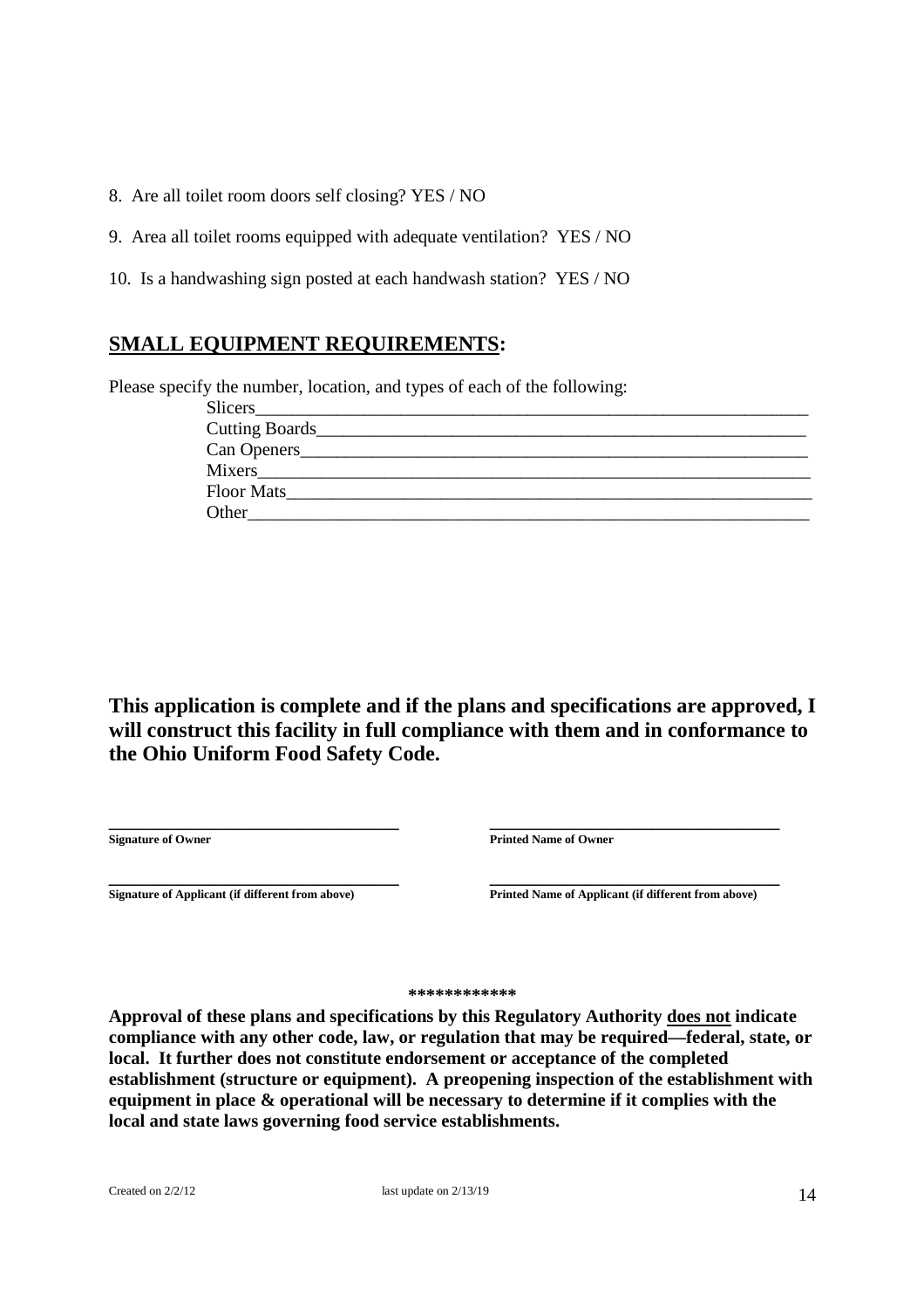# **Building Materials and Surface Finish List: (attachment #1)**

Applicant must indicate which materials (quarry tile, stainless steel, 4" plastic coved molding, etc.) will be used in the following areas.

|                          | ${\rm FLOOR}$ | <b>COVING</b> | <b>WALLS</b> | <b>CEILING</b> | <b>COUNTERTOPS</b> |
|--------------------------|---------------|---------------|--------------|----------------|--------------------|
| Kitchen                  |               |               |              |                |                    |
|                          |               |               |              |                |                    |
|                          |               |               |              |                |                    |
| <b>Bar</b>               |               |               |              |                |                    |
|                          |               |               |              |                |                    |
|                          |               |               |              |                |                    |
| Food Storage             |               |               |              |                |                    |
|                          |               |               |              |                |                    |
|                          |               |               |              |                |                    |
| Other Storage            |               |               |              |                |                    |
|                          |               |               |              |                |                    |
|                          |               |               |              |                |                    |
| <b>Toilet Rooms</b>      |               |               |              |                |                    |
|                          |               |               |              |                |                    |
|                          |               |               |              |                |                    |
| Dressing<br>Rooms        |               |               |              |                |                    |
|                          |               |               |              |                |                    |
| Garbage &                |               |               |              |                |                    |
| Refuse Storage           |               |               |              |                |                    |
|                          |               |               |              |                |                    |
| Mop Service              |               |               |              |                |                    |
| <b>Basin Area</b>        |               |               |              |                |                    |
|                          |               |               |              |                |                    |
| Warewashing              |               |               |              |                |                    |
| Area                     |               |               |              |                |                    |
|                          |               |               |              |                |                    |
| Walk-in<br>Refrigerators |               |               |              |                |                    |
| and Freezers             |               |               |              |                |                    |
|                          |               |               |              |                |                    |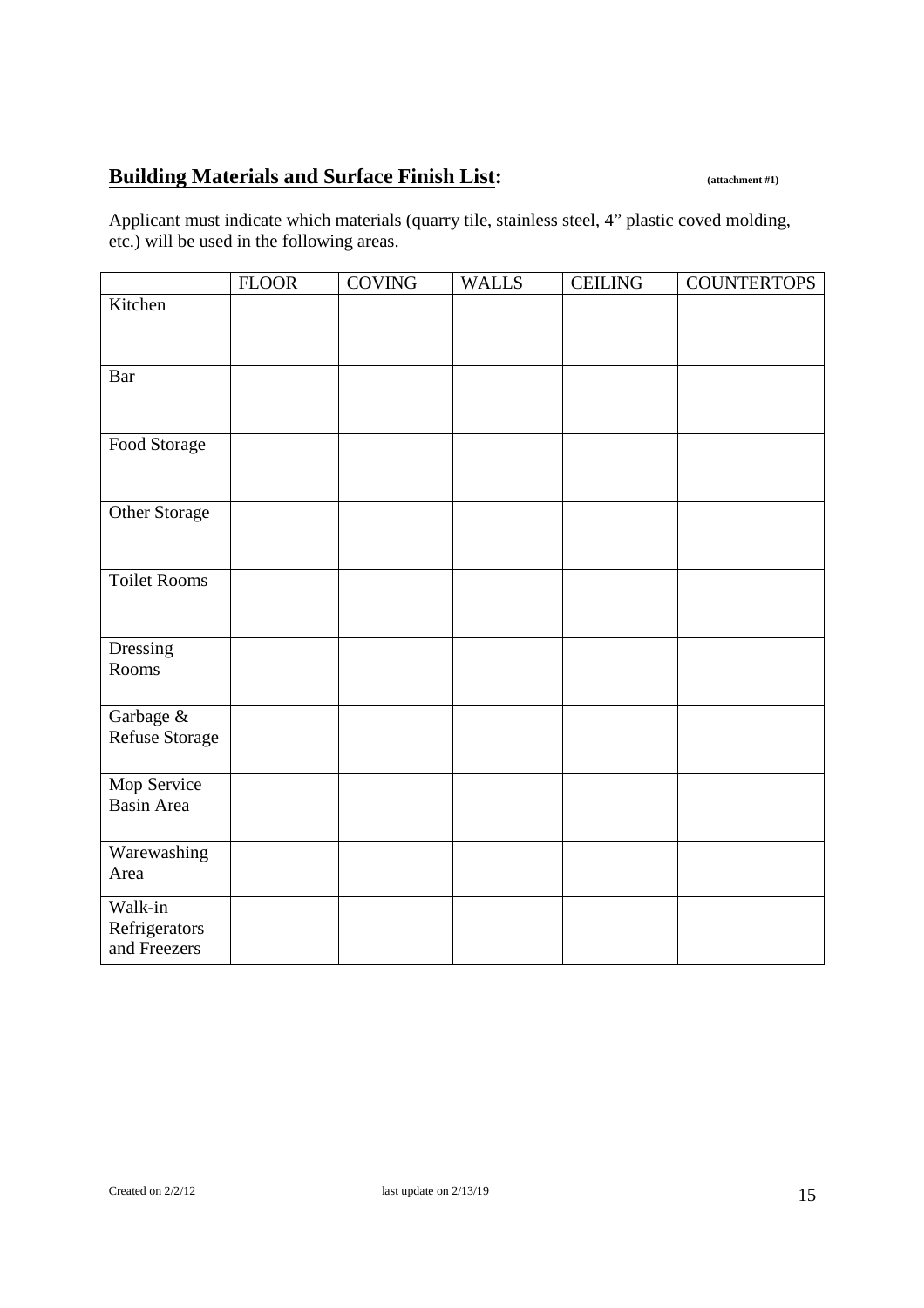# **Equipment List:**

 $(attachment #2)$ 

| What is it?                                                     | Manufacturer/Who Made it?                                                                                             | Model # |
|-----------------------------------------------------------------|-----------------------------------------------------------------------------------------------------------------------|---------|
|                                                                 |                                                                                                                       |         |
| <u> 1989 - Jan James Alemany, prima politik politik (</u>       |                                                                                                                       |         |
|                                                                 |                                                                                                                       |         |
|                                                                 | <u> 1989 - Johann Johann Harry Hermann (d. 1989)</u>                                                                  |         |
|                                                                 |                                                                                                                       |         |
| <u> 1989 - Johann John Harry Barnett, fransk politik (d. 19</u> |                                                                                                                       |         |
|                                                                 |                                                                                                                       |         |
|                                                                 | <u> 2002 - Johann Johann Stoff, deutscher Stoffen und der Stoffen und der Stoffen und der Stoffen und der Stoffen</u> |         |
|                                                                 |                                                                                                                       |         |
|                                                                 |                                                                                                                       |         |
|                                                                 |                                                                                                                       |         |
|                                                                 | <u> 1989 - Johann John Harrison, fransk politik (d. 19</u>                                                            |         |
|                                                                 |                                                                                                                       |         |
|                                                                 |                                                                                                                       |         |
|                                                                 |                                                                                                                       |         |
| $\sim$ $\sim$ $\sim$ $\sim$ $\sim$                              |                                                                                                                       |         |
| $\mathbf{r}$ and $\mathbf{r}$ and $\mathbf{r}$                  |                                                                                                                       |         |
|                                                                 |                                                                                                                       |         |

Please use additional sheets if necessary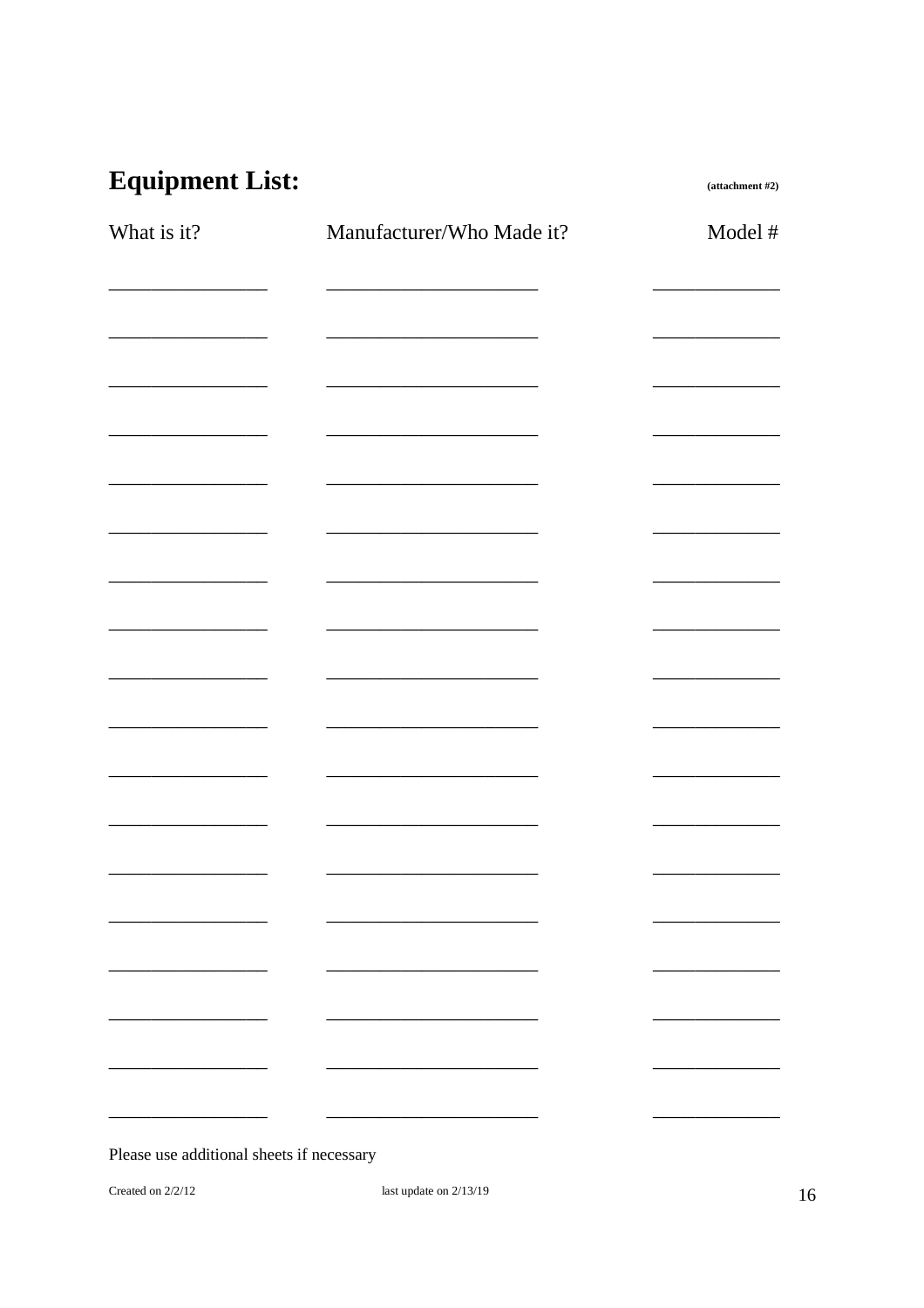**202**2 **Application for a License to Conduct a:** (check only one) [ ] Food Service Operation

[ ] Retail Food Establishment

#### **Instructions:**

- 1. Complete the applicable section. (Make any corrections if necessary.)
- 2. Sign and date the application.
- 3. Make a check or money order payable to: **MARION PUBLIC HEALTH**
- 4. Return check and signed application by: **March 1, 202**2**\***

#### Return to: **MARION PUBLIC HEALTH**

#### **181 S Main Street Marion, OH 43302**

\*There is a mandatory penalty fee of 25% of the renewal fee for operating a food service operation or retail food establishment after the deadline (Chapter 3717 of the Ohio Revised Code).

Before license application can be processed the application must be completed and the indicated fee submitted. Failure to complete this application and remit the proper fee will result in not issuing/renewing a license. This action is governed by Ohio Revised Code 3717.

| Name of Facility |     | Name of License Holder |                      |
|------------------|-----|------------------------|----------------------|
|                  |     |                        |                      |
| Address          |     |                        | E-mail               |
|                  |     |                        |                      |
| City             |     | State                  | <b>ZIP</b>           |
| Phone #          | Fax |                        | Check if applicable  |
|                  |     |                        | Seasonal<br>Catering |

#### **Mailing address for annual renewal if different than above:**

| Name of parent company or owner | Phone # |     |  |
|---------------------------------|---------|-----|--|
| Address                         | E-mail  |     |  |
| City                            | State   | ZIP |  |

I hereby certify that I am the license holder, or the authorized representative, of the food service operation or retail food establishment indicated above: Signature Date Date of the Date of the Date of the Date of the Date of the Date of the Date of the Date of the

#### **Licensor to complete below**

| Category               |                 |                |                    |
|------------------------|-----------------|----------------|--------------------|
| License fee<br>ጦ<br>۰D | + Late fee<br>w | + State amount | = Total amount due |

#### Application approved for license and certified as required by Chapter 3717 of the Ohio Revised Code.

| By | Date | .<br>Audit no. | lcense no |
|----|------|----------------|-----------|
|    |      |                |           |

AGR 1269 (Rev. 5/13) Ohio Department of Agriculture HEA 5319 (Rev. 5/13) Ohio Department of Health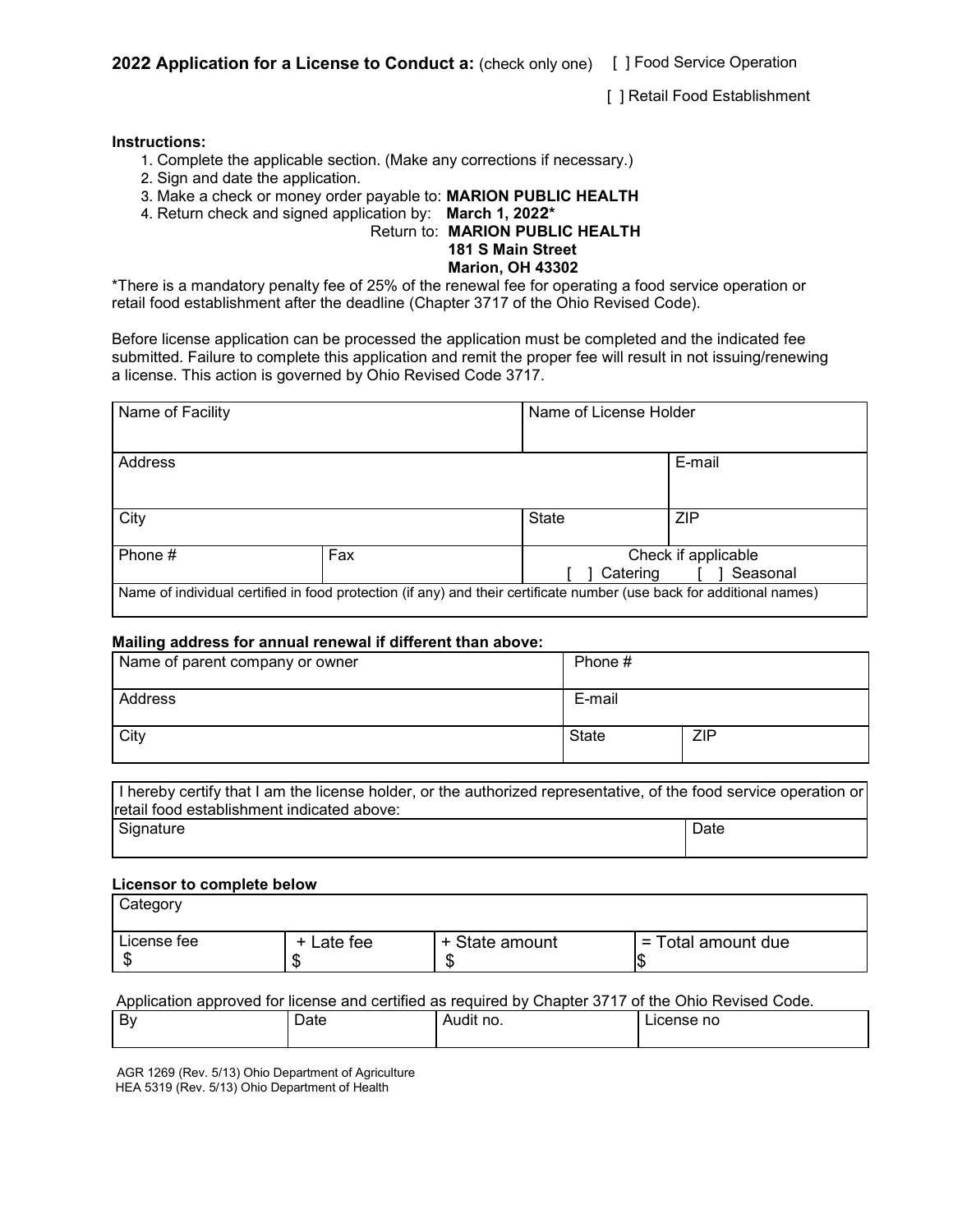

# *For your convenience, we have included a list of contacts and agencies that you may need to contact when applying for your new food license:*

**Plumbing Inquiries Ohio Department of Commerce**  Marion Public Health Plumbing Dept. http://www.com.state.oh.us/ 181 S. Main St. Marion, OH 43302 **740-692-9118 Division of Liquor Control** 

**Marion City Fire Department 614-644-2360** Capt. Mike Makowski 186 S. Prospect St. Marion, OH 43302 **Division of Industrial Compliance 740-382-0040** 6606 Tussing Rd. PO Box 4009

**Marion Township Fire Department 614-644-2223** Chief- Benjamin C. Meddles 1228 E. Fairground St. Marion, OH 43302 **Division of State Fire Marshall**

**Marion County Auditor's Office (740) 383-5254** http://www.epa.state.oh.us

**Marion City Zoning Department Northwest District Office**  233 W. Center St, Marion, OH 43302 **419-352-8461 740-383-4114**

**Marion City Engineering Department** 

6606 Tussing Rd. Reynoldsburg, OH 43068

Reynoldsburg, OH 43068

**740-382-4255** 8895 East Main St. Reynoldsburg, OH 43068 **614-644-2223**

233 W. Center St, Marion, OH 43302 **Ohio Environmental Protection Agency** 

Malcolm Smith 347 N. Dunbridge Rd. Bowling Green, OH 43068

**For Water Supply:**

www.epa.state.oh.us/ddagw/DrinkingandGroundWaters

Jim Bischoff 233 W. Center St, Marion, OH 43302 **For Sewage:**

**Individual Departments by Township**  <http://www.co.marion.oh.us/engineer/index.php/township-officials>

**740-387-2240** www.epa.state.oh.us/dsw/SurfaceWater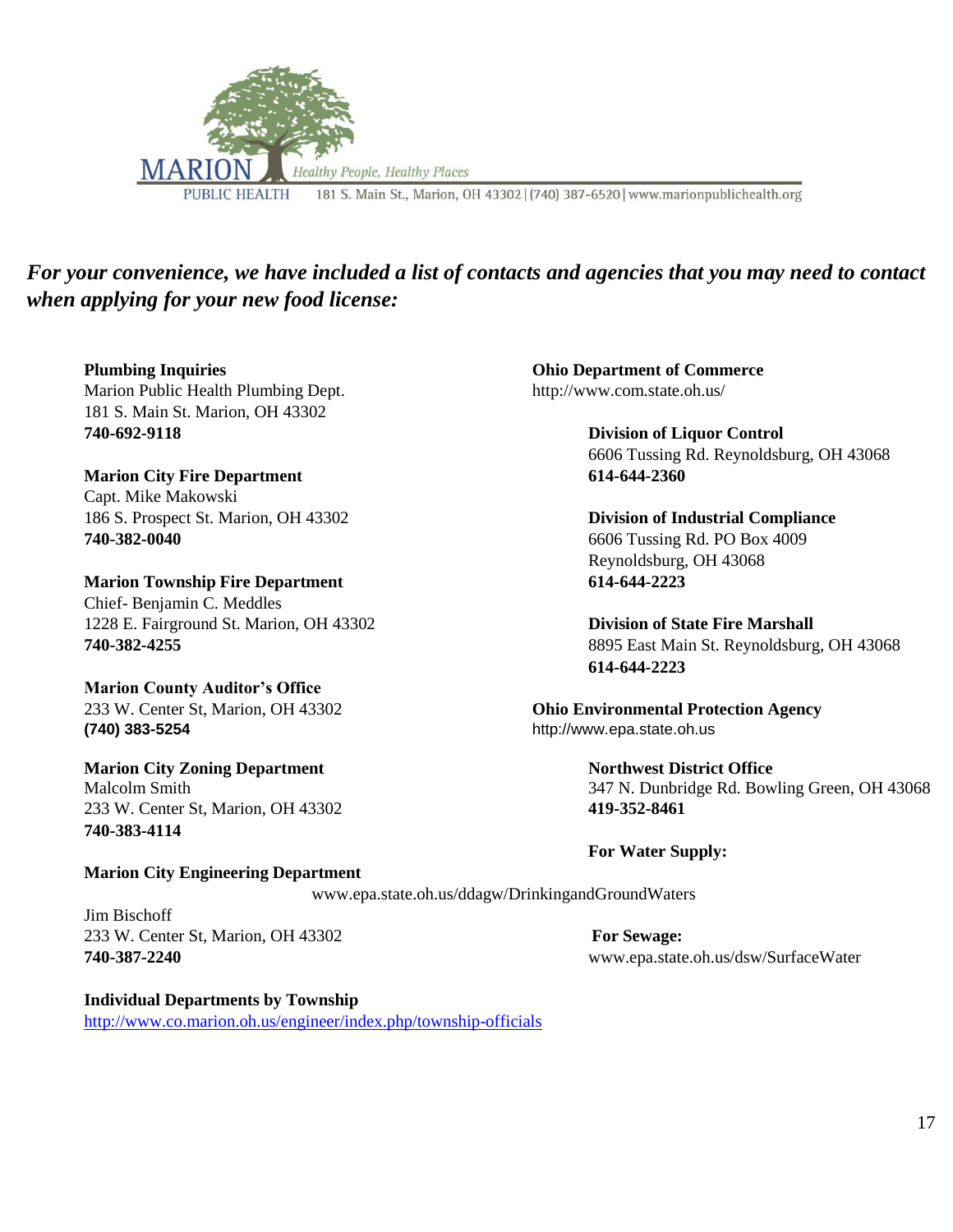| <b>2022 MARION PUBLIC HEALTH</b>         |
|------------------------------------------|
| <b>ENVIRONMENTAL HEALTH FEE SCHEDULE</b> |

#### **FOOD SERVICE: Food Service Operation (FSO)** & **Retail Food Establishment (RFE) ORC 3717.25** & **ORC 3717.45** / **OAC 3701-21-02** & **OAC 901: 3-4-02**

**Commercial** - Less Than 25,000 Square Feet

|                | Commercial - Less Than $23,000$ Square Feet      |       |                  |             |                  |  |
|----------------|--------------------------------------------------|-------|------------------|-------------|------------------|--|
|                | <b>Department Fee</b>                            |       | <b>State Fee</b> |             | <b>Total Fee</b> |  |
| Risk I         | \$190                                            | $(+)$ | \$28             | $=$ )       | \$218            |  |
| Risk II        | \$214                                            | $+$ ) | \$28             | $=$ )       | \$242            |  |
| Risk III       | \$412                                            | $(+)$ | \$28             | $=$ )       | \$440            |  |
| <b>Risk IV</b> | \$524                                            | $(+)$ | \$28             | $=$ )       | \$552            |  |
|                | Commercial - Greater Than 25,000 Square Feet     |       |                  |             |                  |  |
|                | <b>Department Fee</b>                            |       | <b>State Fee</b> |             | <b>Total Fee</b> |  |
| Risk I         | \$276                                            | $(+)$ | \$28             | $=$ )       | \$304            |  |
| Risk II        | \$290                                            | $(+)$ | \$28             | $=$ )       | \$318            |  |
| Risk III       | \$1,036                                          | $(+)$ | \$28             | $(=)$       | \$1,064          |  |
| <b>Risk IV</b> | \$1,100                                          | $(+)$ | \$28             | $\dot{=}$ ) | \$1,128          |  |
|                | Non Commercial-Less Than 25,000 Square Feet      |       |                  |             |                  |  |
|                | <b>Department Fee</b>                            |       | <b>State Fee</b> |             | <b>Total Fee</b> |  |
| Risk I         | \$95                                             | $(+)$ | \$14             | $\dot{}=$ ) | \$109            |  |
| Risk II        | \$107                                            | $(+)$ | \$14             | $( = )$     | \$121            |  |
| Risk III       | \$206                                            | $(+)$ | \$14             | $=$ )       | \$220            |  |
| <b>Risk IV</b> | \$262                                            | $(+)$ | \$14             | $=$ )       | \$276            |  |
|                | Non Commercial - Greater Than 25,000 Square Feet |       |                  |             |                  |  |
|                | <b>Department Fee</b>                            |       | <b>State Fee</b> |             | <b>Total Fee</b> |  |
| Risk I         | \$138                                            | $(+)$ | \$14             | $\dot{=}$ ) | \$152            |  |
| Risk II        | \$145                                            | $(+)$ | \$14             | $\dot{}=$ ) | \$159            |  |
| Risk III       | \$518                                            | $(+)$ | \$14             | $=$ )       | \$532            |  |
| <b>Risk IV</b> | \$550                                            | $(+)$ | \$14             | $=$         | \$564            |  |
|                | <b>FSO &amp; RFE Mobile Operations</b>           |       |                  |             |                  |  |
|                | <b>Department Fee</b>                            |       | <b>State Fee</b> |             | <b>Total Fee</b> |  |
|                | \$86                                             | $(+)$ | \$28             | $(=)$       | \$114            |  |
|                | <b>Vendin2 Machine Operations</b>                |       |                  |             |                  |  |
|                | <b>Department Fee</b>                            |       | <b>State Fee</b> |             | <b>Total Fee</b> |  |
|                | \$9.83                                           | $(+)$ | \$6.00           | $=$ )       | \$15.83          |  |
|                | Temporary Food Operations: (Per event 1-5 days)  |       |                  |             |                  |  |
|                |                                                  |       | <b>State Fee</b> |             | <b>Total Fee</b> |  |
|                | <b>Department Fee</b>                            |       |                  |             |                  |  |
| Commercial     | \$54                                             | $(+)$ | NC               | $=$ )       | \$54             |  |